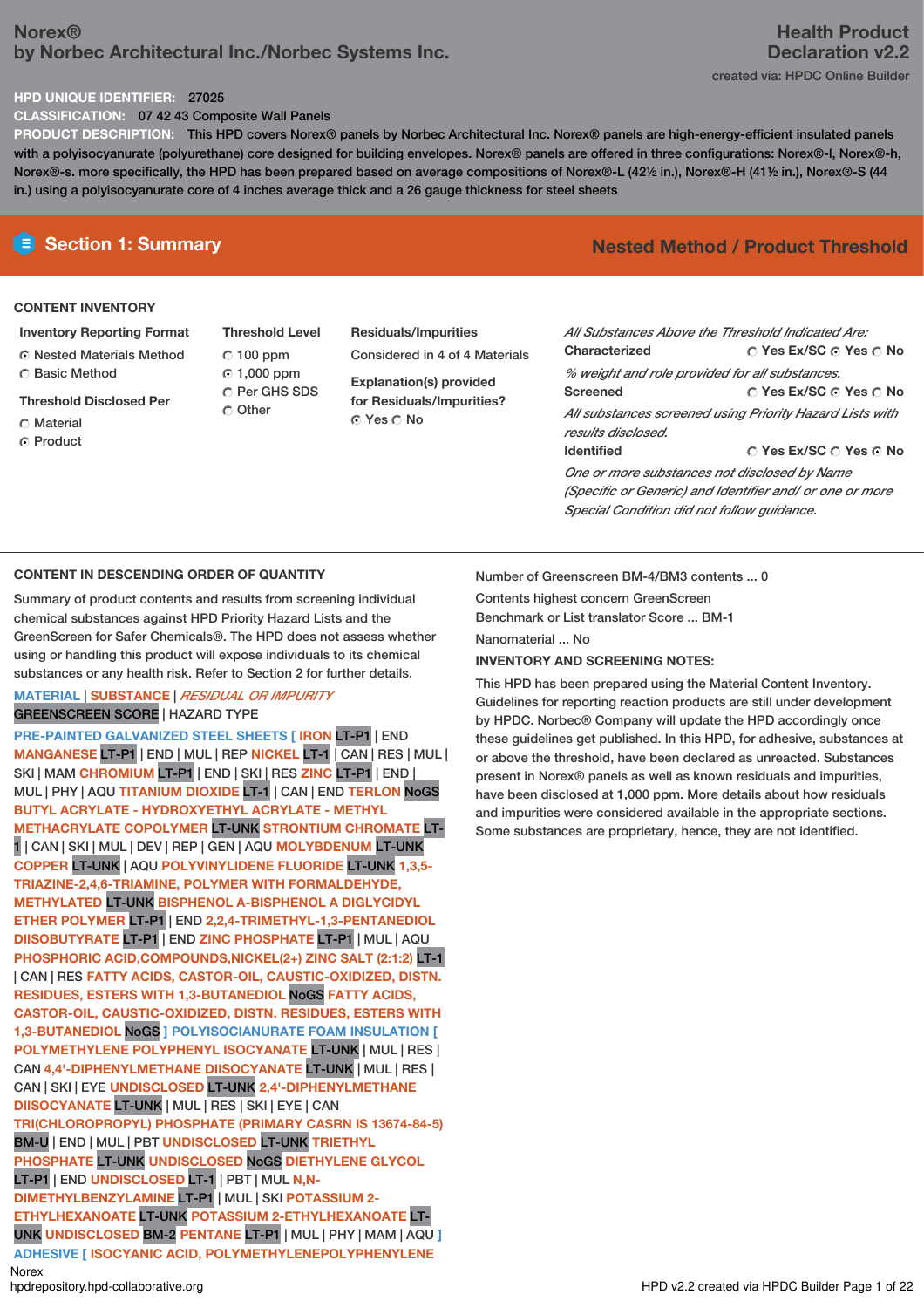**ESTER, POLYMER WITH ALPHA-HYDRO-OMEGA-HYDROXYPOLY(OXY(METHYL-1,2-ETHANEDIYL))** LT-P1 **4,4'- DIPHENYLMETHANE DIISOCYANATE** LT-UNK | MUL | RES | CAN | SKI | EYE **2,4'-DIPHENYLMETHANE DIISOCYANATE** LT-UNK | MUL | RES | SKI | EYE | CAN **POLYMETHYLENE POLYPHENYL ISOCYANATE** LT-UNK | MUL | RES | CAN **] SEALANT [ UNDISCLOSED** BM-3dg **UNDISCLOSED** LT-UNK **C13-14 ISOPARAFFIN** BM-2 | CAN | MAM **UNDISCLOSED** LT-P1 **UNDISCLOSED** NoGS **UNDISCLOSED** LT-UNK **UNDISCLOSED** LT-UNK **UNDISCLOSED** LT-1 | CAN | END **UNDISCLOSED** LT-UNK **UNDISCLOSED** LT-UNK **UNDISCLOSED** LT-UNK **UNDISCLOSED** LT-UNK **UNDISCLOSED** BM-1 | END | MUL | REP | SKI **]**

# **VOLATILE ORGANIC COMPOUND (VOC) CONTENT**

VOC Content data is not applicable for this product category.

**CERTIFICATIONS AND COMPLIANCE** *See Section 3 for additional listings.*

VOC emissions: CDPH Standard Method - Not tested

### **CONSISTENCY WITH OTHER PROGRAMS**

Pre-checked for LEED v4 Material Ingredients Option 1

Third Party Verified? Yes C<sub>No</sub>

PREPARER: Vertima VERIFIER: VERIFICATION #:

SCREENING DATE: 2022-01-07 PUBLISHED DATE: 2022-01-07 EXPIRY DATE: 2025-01-07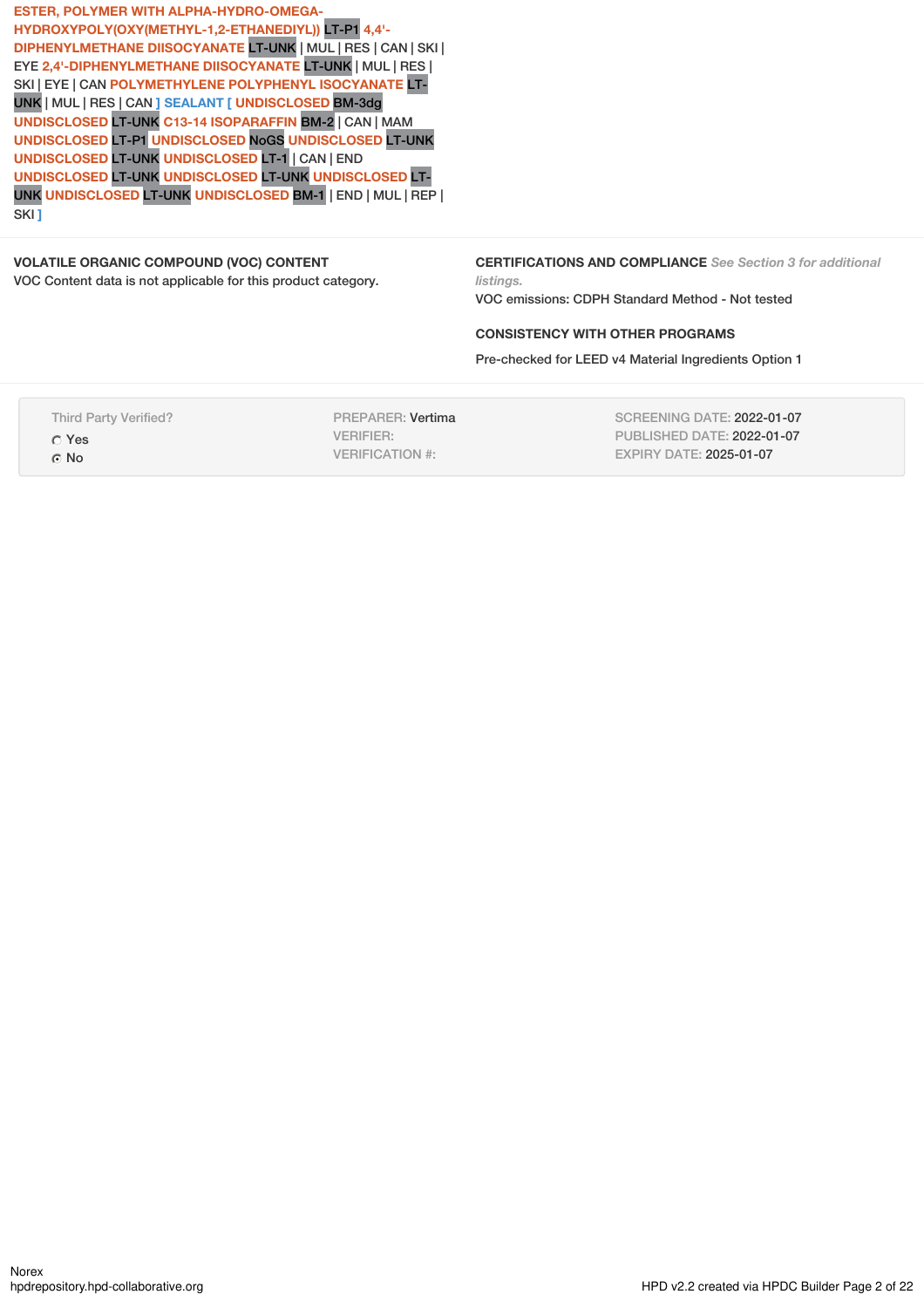This section lists contents in a product based on specific threshold(s) and reports detailed health information including hazards. This HPD uses the *inventory method indicated above, which is one of three possible methods:*

- *Basic Inventory method with Product-level threshold.*
- *Nested Material Inventory method with Product-level threshold*
- *Nested Material Inventory method with individual Material-level thresholds*

Definitions and requirements for the three inventory methods and requirements for each data field can be found in the HPD Open Standard version *2.2, available on the HPDC website at: [www.hpd-collaborative.org/hpd-2-2-standard](https://www.hpd-collaborative.org/hpd-2-2-standard)*

| <b>PRE-PAINTED GALVANIZED STEEL SHEETS</b>                                                                                   |                                                                                                           | $\%$ : 64.4300 - 65.9000                |                 |                                                                                                                                                                                                                                                                                               |  |  |  |
|------------------------------------------------------------------------------------------------------------------------------|-----------------------------------------------------------------------------------------------------------|-----------------------------------------|-----------------|-----------------------------------------------------------------------------------------------------------------------------------------------------------------------------------------------------------------------------------------------------------------------------------------------|--|--|--|
| PRODUCT THRESHOLD: 1000 ppm                                                                                                  |                                                                                                           | RESIDUALS AND IMPURITIES CONSIDERED: No |                 | <b>MATERIAL TYPE: Metal</b>                                                                                                                                                                                                                                                                   |  |  |  |
| RESIDUALS AND IMPURITIES NOTES: There are no known impurities.                                                               |                                                                                                           |                                         |                 |                                                                                                                                                                                                                                                                                               |  |  |  |
| remaining is paint. An average composition of most common paint used for those panels has been used for the HPD preparation. |                                                                                                           |                                         |                 | OTHER MATERIAL NOTES: Different suppliers of galvanized steel and different paints are used for Norex panels. Weight percentage may vary as<br>this HPD covers multiple configurations and thicknesses of Norex panels. Galvanized steel represents 98% to 99,5% of prepainted sheets and the |  |  |  |
| <b>IRON</b>                                                                                                                  |                                                                                                           |                                         |                 | ID: 7439-89-6                                                                                                                                                                                                                                                                                 |  |  |  |
|                                                                                                                              | HAZARD SCREENING METHOD: Pharos Chemical and Materials Library HAZARD SCREENING DATE: 2022-01-07 15:17:27 |                                         |                 |                                                                                                                                                                                                                                                                                               |  |  |  |
| %: $90,0000 - 95,0000$                                                                                                       | GS: LT-P1                                                                                                 |                                         |                 | RC: None NANO: No SUBSTANCE ROLE: Structure component                                                                                                                                                                                                                                         |  |  |  |
| <b>HAZARD TYPE</b>                                                                                                           | <b>AGENCY AND LIST TITLES</b>                                                                             |                                         | <b>WARNINGS</b> |                                                                                                                                                                                                                                                                                               |  |  |  |
| <b>END</b>                                                                                                                   | <b>TEDX</b> - Potential Endocrine Disruptors                                                              |                                         |                 | <b>Potential Endocrine Disruptor</b>                                                                                                                                                                                                                                                          |  |  |  |
| <b>MANGANESE</b>                                                                                                             | different pre-painted galvanized steel sheets suppliers have different recipes.                           |                                         |                 | SUBSTANCE NOTES: Ranges are used to cover all Norex panels product configurations and thicknesses. The percentage vary because,<br>ID: 7439-96-5                                                                                                                                              |  |  |  |
|                                                                                                                              | HAZARD SCREENING METHOD: Pharos Chemical and Materials Library HAZARD SCREENING DATE: 2022-01-07 15:17:38 |                                         |                 |                                                                                                                                                                                                                                                                                               |  |  |  |
| %: $2,0000 - 2,2300$                                                                                                         | GS: LT-P1                                                                                                 | <b>RC: None</b>                         | NANO: No        | <b>SUBSTANCE ROLE: Alloy element</b>                                                                                                                                                                                                                                                          |  |  |  |
| <b>HAZARD TYPE</b>                                                                                                           | <b>AGENCY AND LIST TITLES</b>                                                                             |                                         | <b>WARNINGS</b> |                                                                                                                                                                                                                                                                                               |  |  |  |
| <b>END</b>                                                                                                                   | <b>TEDX - Potential Endocrine Disruptors</b>                                                              |                                         |                 | <b>Potential Endocrine Disruptor</b>                                                                                                                                                                                                                                                          |  |  |  |
| <b>MUL</b>                                                                                                                   | German FEA - Substances Hazardous to<br>Waters                                                            |                                         |                 | Class 2 - Hazard to Waters                                                                                                                                                                                                                                                                    |  |  |  |
| <b>REP</b>                                                                                                                   | GHS - Japan                                                                                               |                                         |                 | H360 - May damage fertility or the unborn child [Toxic to<br>reproduction - Category 1B]                                                                                                                                                                                                      |  |  |  |
|                                                                                                                              | different pre-painted galvanized steel sheets suppliers have different recipes.                           |                                         |                 | SUBSTANCE NOTES: Ranges are used to cover all Norex panels product configurations and thicknesses. The percentage vary because,                                                                                                                                                               |  |  |  |

**NICKEL** ID: **7440-02-0** HAZARD SCREENING METHOD: **Pharos Chemical and Materials Library** HAZARD SCREENING DATE: **2022-01-07 15:17:43** %: **0.2000 - 0.2500** GS: **LT-1** RC: **None** NANO: **No** SUBSTANCE ROLE: **Alloy element**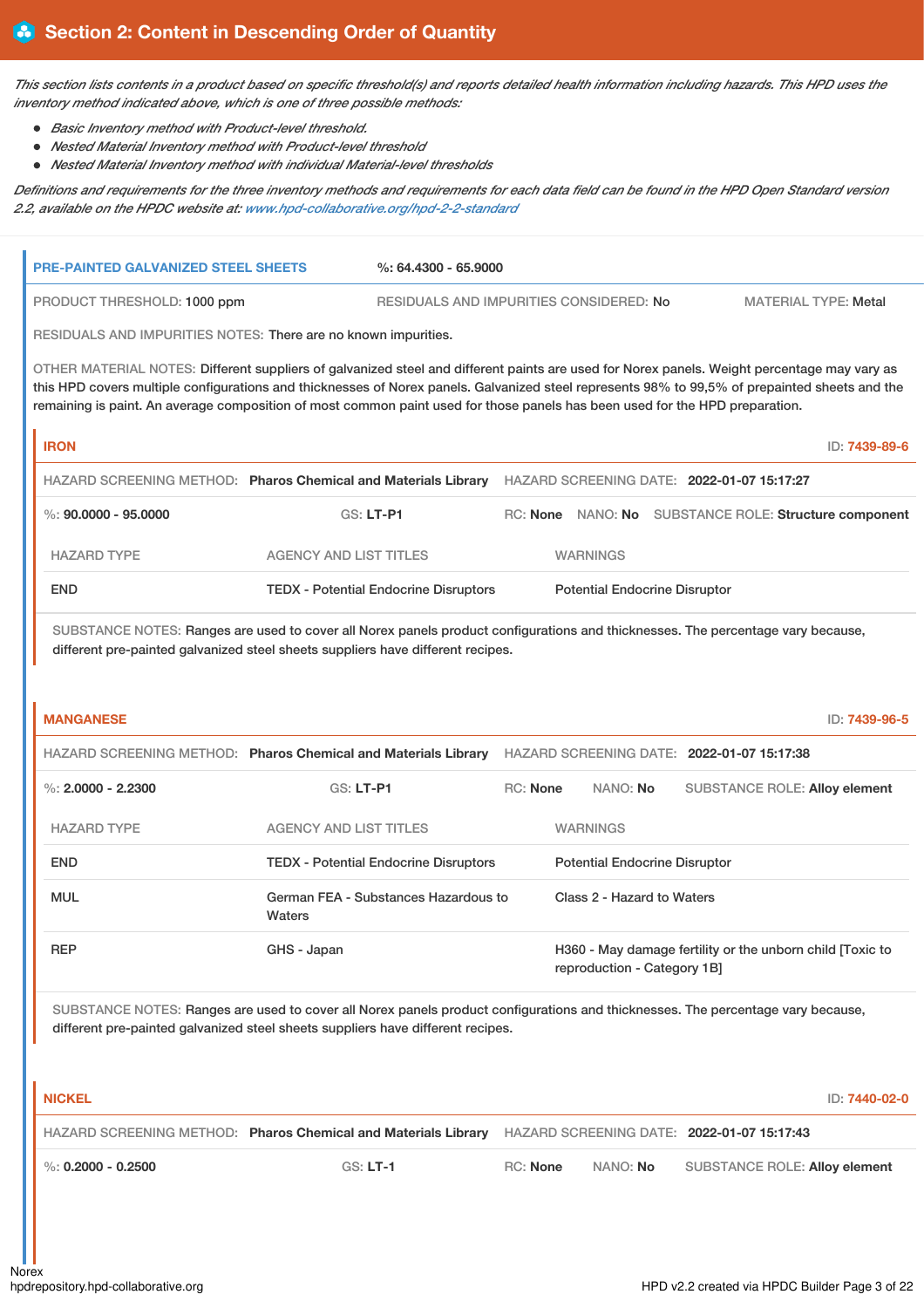| <b>HAZARD TYPE</b> | <b>AGENCY AND LIST TITLES</b>                  | <b>WARNINGS</b>                                                                                                                               |
|--------------------|------------------------------------------------|-----------------------------------------------------------------------------------------------------------------------------------------------|
| CAN                | <b>US CDC - Occupational Carcinogens</b>       | Occupational Carcinogen                                                                                                                       |
| <b>CAN</b>         | <b>MAK</b>                                     | Carcinogen Group 1 - Substances that cause cancer in<br>man                                                                                   |
| CAN                | <b>IARC</b>                                    | Group 1 - Agent is Carcinogenic to humans                                                                                                     |
| <b>CAN</b>         | CA EPA - Prop 65                               | Carcinogen                                                                                                                                    |
| <b>CAN</b>         | US NIH - Report on Carcinogens                 | Known to be a human Carcinogen                                                                                                                |
| <b>CAN</b>         | <b>IARC</b>                                    | Group 2b - Possibly carcinogenic to humans                                                                                                    |
| <b>RES</b>         | <b>AOEC - Asthmagens</b>                       | Asthmagen (Rs) - sensitizer-induced                                                                                                           |
| <b>CAN</b>         | US NIH - Report on Carcinogens                 | Reasonably Anticipated to be Human Carcinogen                                                                                                 |
| <b>RES</b>         | <b>MAK</b>                                     | Sensitizing Substance Sah - Danger of airway & skin<br>sensitization                                                                          |
| <b>MUL</b>         | German FEA - Substances Hazardous to<br>Waters | Class 2 - Hazard to Waters                                                                                                                    |
| <b>SKI</b>         | EU - GHS (H-Statements) Annex 6 Table 3-1      | H317 - May cause an allergic skin reaction [Skin<br>sensitization - Category 1]                                                               |
| CAN                | EU - GHS (H-Statements) Annex 6 Table 3-1      | H351 - Suspected of causing cancer [Carcinogenicity -<br>Category 2]                                                                          |
| <b>MAM</b>         | EU - GHS (H-Statements) Annex 6 Table 3-1      | H372 - Causes damage to organs through prolonged or<br>repeated exposure [Specific target organ toxicity -<br>repeated exposure - Category 1] |

| <b>CHROMIUM</b>        |                                                                |                 |                                      |                                                         | ID: 7440-47-3 |
|------------------------|----------------------------------------------------------------|-----------------|--------------------------------------|---------------------------------------------------------|---------------|
|                        | HAZARD SCREENING METHOD: Pharos Chemical and Materials Library |                 |                                      | HAZARD SCREENING DATE: 2022-01-07 15:17:44              |               |
| $\%$ : 0.2000 - 0.6500 | $GS: LT-PI$                                                    | <b>RC: None</b> | NANO: No                             | <b>SUBSTANCE ROLE: Alloy element</b>                    |               |
| <b>HAZARD TYPE</b>     | <b>AGENCY AND LIST TITLES</b>                                  |                 | <b>WARNINGS</b>                      |                                                         |               |
| <b>END</b>             | <b>TEDX - Potential Endocrine Disruptors</b>                   |                 | <b>Potential Endocrine Disruptor</b> |                                                         |               |
| <b>SKI</b>             | <b>MAK</b>                                                     |                 |                                      | Sensitizing Substance Sh - Danger of skin sensitization |               |
| <b>RES</b>             | <b>AOEC - Asthmagens</b>                                       |                 |                                      | Asthmagen (Rs) - sensitizer-induced                     |               |

| <b>ZINC</b>                       |                                                                |          |          | ID: <b>7440-66-6</b>                       |
|-----------------------------------|----------------------------------------------------------------|----------|----------|--------------------------------------------|
|                                   | HAZARD SCREENING METHOD: Pharos Chemical and Materials Library |          |          | HAZARD SCREENING DATE: 2022-01-07 15:17:45 |
| $\blacksquare$ %: 0.1500 - 9.1000 | GS: LT-P1                                                      | RC: None | NANO: No | SUBSTANCE ROLE: Galvanizing                |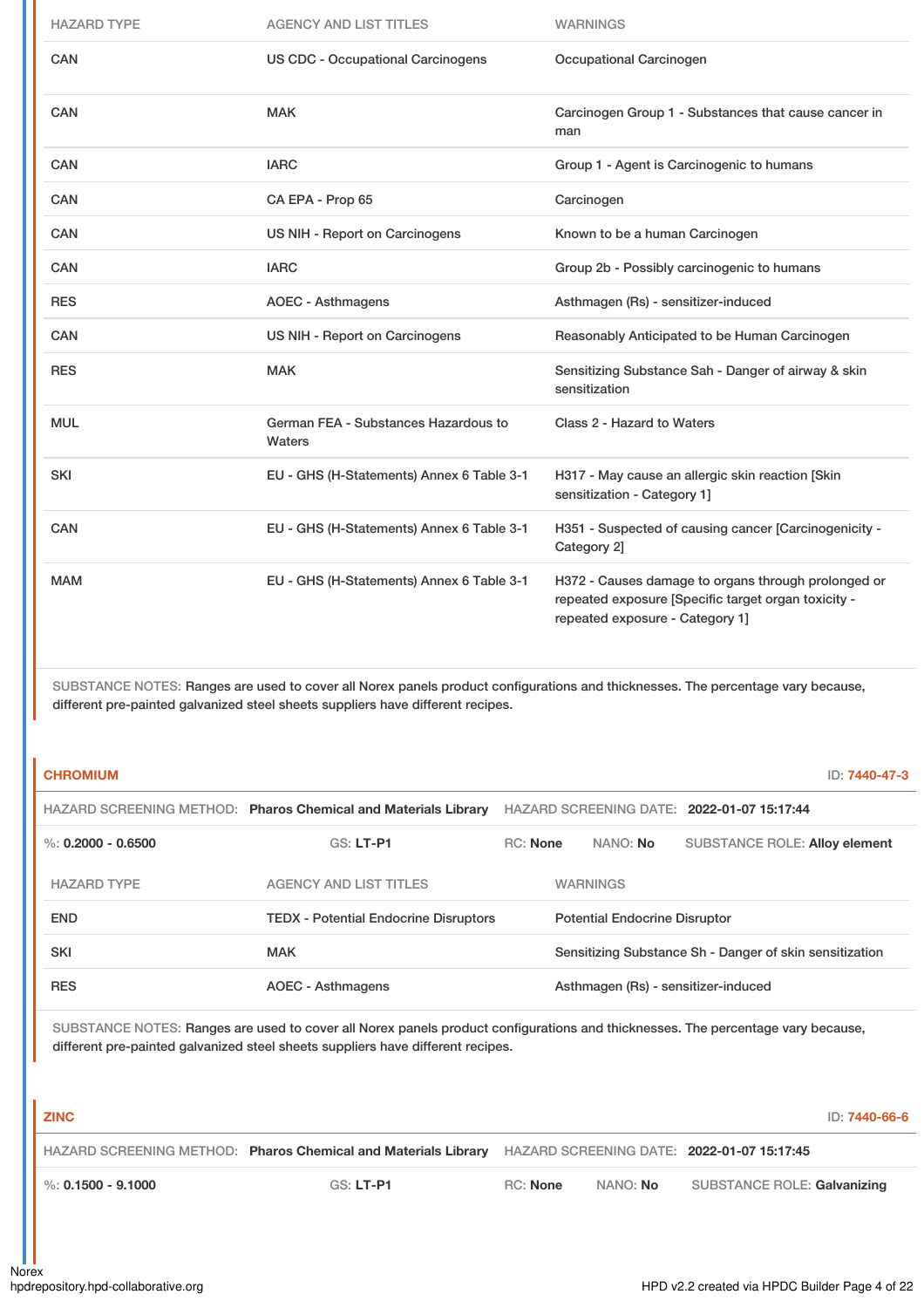| <b>HAZARD TYPE</b> | <b>AGENCY AND LIST TITLES</b>                  | <b>WARNINGS</b>                                                                                                                                                                         |
|--------------------|------------------------------------------------|-----------------------------------------------------------------------------------------------------------------------------------------------------------------------------------------|
| <b>END</b>         | <b>TEDX</b> - Potential Endocrine Disruptors   | <b>Potential Endocrine Disruptor</b>                                                                                                                                                    |
| <b>MUL</b>         | German FEA - Substances Hazardous to<br>Waters | Class 2 - Hazard to Waters                                                                                                                                                              |
| <b>PHY</b>         | EU - GHS (H-Statements) Annex 6 Table 3-1      | H260 - In contact with water releases flammable gases<br>which may ignite spontaneously [Substances and<br>mixtures which, in contact with water, emit flammable<br>gases - Category 1] |
| <b>AQU</b>         | EU - GHS (H-Statements) Annex 6 Table 3-1      | H400 - Very toxic to aquatic life [Hazardous to the aquatic<br>environment (acute) - Category 1]                                                                                        |
| <b>AQU</b>         | EU - GHS (H-Statements) Annex 6 Table 3-1      | H410 - Very toxic to aquatic life with long lasting effects<br>[Hazardous to the aquatic environment (chronic) -<br>Category 1                                                          |
| <b>PHY</b>         | EU - GHS (H-Statements) Annex 6 Table 3-1      | H250 - Catches fire spontaneously if exposed to air<br>[Pyrophoric liquids; Pyrophoric solids - Category 1]                                                                             |

### **TITANIUM DIOXIDE** ID: **13463-67-7**

|                      | HAZARD SCREENING METHOD: Pharos Chemical and Materials Library | HAZARD SCREENING DATE: 2022-01-07 15:17:46               |                                                                                                         |  |  |  |
|----------------------|----------------------------------------------------------------|----------------------------------------------------------|---------------------------------------------------------------------------------------------------------|--|--|--|
| %: $0.1500 - 0.4700$ | $GS: LT-1$                                                     | <b>RC:</b> None                                          | NANO: No<br>SUBSTANCE ROLE: Surface modifier                                                            |  |  |  |
| <b>HAZARD TYPE</b>   | <b>AGENCY AND LIST TITLES</b>                                  |                                                          | <b>WARNINGS</b>                                                                                         |  |  |  |
| CAN                  | <b>US CDC - Occupational Carcinogens</b>                       |                                                          | Occupational Carcinogen                                                                                 |  |  |  |
| <b>CAN</b>           | CA EPA - Prop 65                                               | Carcinogen - specific to chemical form or exposure route |                                                                                                         |  |  |  |
| <b>CAN</b>           | <b>IARC</b>                                                    |                                                          | Group 2B - Possibly carcinogenic to humans - inhaled<br>from occupational sources                       |  |  |  |
| CAN                  | <b>MAK</b>                                                     |                                                          | Carcinogen Group 3A - Evidence of carcinogenic effects<br>but not sufficient to establish MAK/BAT value |  |  |  |
| <b>END</b>           | <b>TEDX</b> - Potential Endocrine Disruptors                   |                                                          | <b>Potential Endocrine Disruptor</b>                                                                    |  |  |  |
| CAN                  | <b>MAK</b>                                                     |                                                          | Carcinogen Group 4 - Non-genotoxic carcinogen with low<br>risk under MAK/BAT levels                     |  |  |  |
| CAN                  | EU - GHS (H-Statements) Annex 6 Table 3-1                      |                                                          | H351 - Suspected of causing cancer [Carcinogenicity -<br>Category 2]                                    |  |  |  |

| <b>TERLON</b>      |                                                                |          |                 | ID: 63148-69-6                                 |
|--------------------|----------------------------------------------------------------|----------|-----------------|------------------------------------------------|
|                    | HAZARD SCREENING METHOD: Pharos Chemical and Materials Library |          |                 | HAZARD SCREENING DATE: 2022-01-07 15:17:47     |
| %: 0.1000 - 0.1300 | GS: NoGS                                                       | RC: None | NANO: No        | SUBSTANCE ROLE: Surface modifier               |
| <b>HAZARD TYPE</b> | <b>AGENCY AND LIST TITLES</b>                                  |          | <b>WARNINGS</b> |                                                |
| None found         |                                                                |          |                 | No warnings found on HPD Priority Hazard Lists |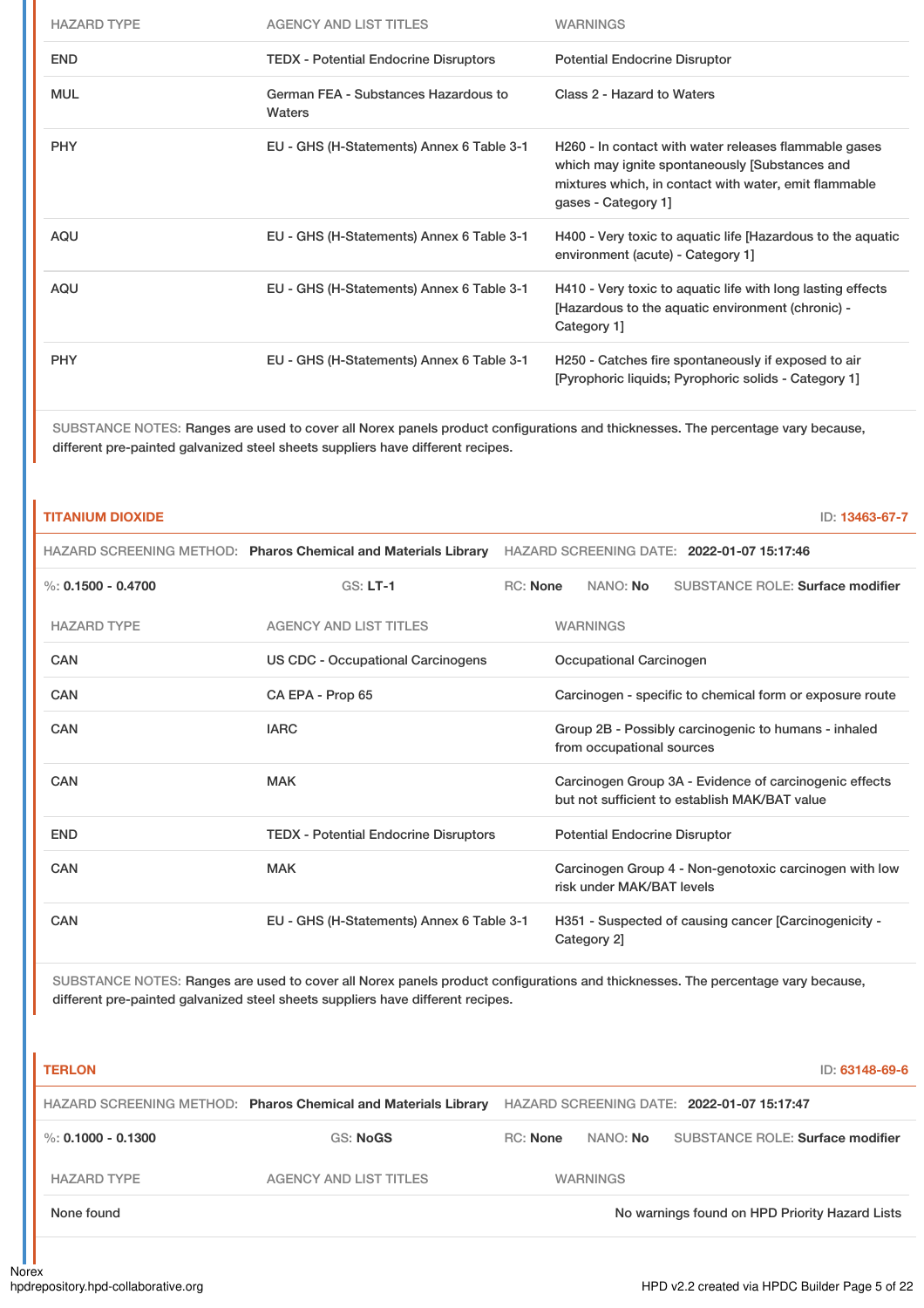| <b>BUTYL ACRYLATE - HYDROXYETHYL ACRYLATE - METHYL</b><br>ID: 25951-38-6<br><b>METHACRYLATE COPOLYMER</b>                                                                                                          |                                                                |                 |                 |                                                |
|--------------------------------------------------------------------------------------------------------------------------------------------------------------------------------------------------------------------|----------------------------------------------------------------|-----------------|-----------------|------------------------------------------------|
|                                                                                                                                                                                                                    | HAZARD SCREENING METHOD: Pharos Chemical and Materials Library |                 |                 | HAZARD SCREENING DATE: 2022-01-07 15:17:48     |
| %: 0.1000 - 0.1200                                                                                                                                                                                                 | <b>GS: LT-UNK</b>                                              | <b>RC:</b> None | NANO: <b>No</b> | <b>SUBSTANCE ROLE: Surface modifier</b>        |
| <b>HAZARD TYPE</b>                                                                                                                                                                                                 | <b>AGENCY AND LIST TITLES</b>                                  | <b>WARNINGS</b> |                 |                                                |
| None found                                                                                                                                                                                                         |                                                                |                 |                 | No warnings found on HPD Priority Hazard Lists |
| SUBSTANCE NOTES: Ranges are used to cover all Norex panels product configurations and thicknesses. The percentage vary because,<br>different pre-painted galvanized steel sheets suppliers have different recipes. |                                                                |                 |                 |                                                |
| <b>STRONTIUM CHROMATE</b>                                                                                                                                                                                          |                                                                |                 |                 | ID: 7789-06-2                                  |

|                        | HAZARD SCREENING METHOD: Pharos Chemical and Materials Library HAZARD SCREENING DATE: 2022-01-07 15:17:49 |          |                                           |
|------------------------|-----------------------------------------------------------------------------------------------------------|----------|-------------------------------------------|
| $\%$ : 0.0600 - 0.1000 | $GS: LT-1$                                                                                                | RC: None | NANO: No SUBSTANCE ROLE: Surface modifier |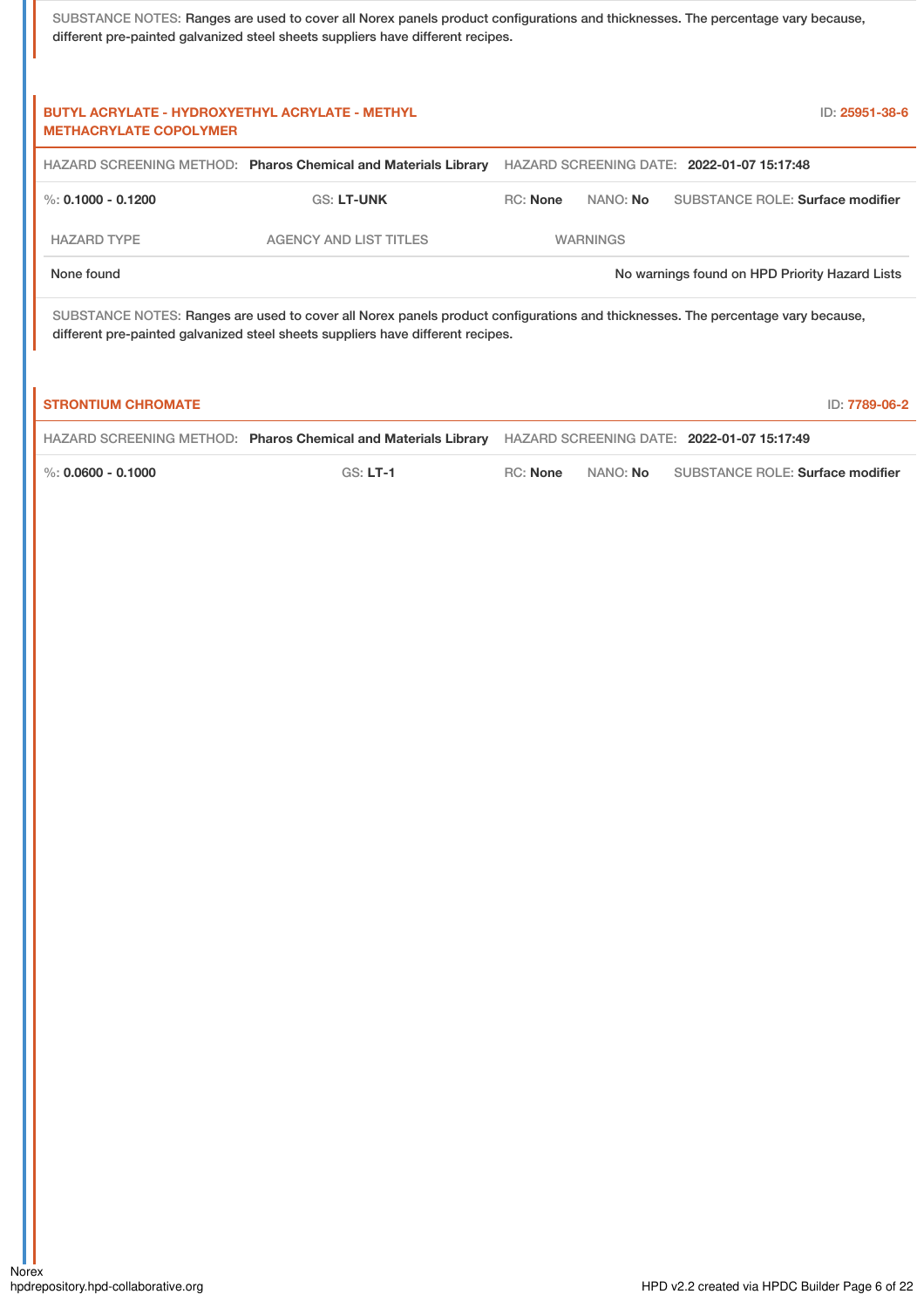| <b>HAZARD TYPE</b> | <b>AGENCY AND LIST TITLES</b>                  | <b>WARNINGS</b>                                                                                                                 |
|--------------------|------------------------------------------------|---------------------------------------------------------------------------------------------------------------------------------|
| CAN                | <b>US CDC - Occupational Carcinogens</b>       | Occupational Carcinogen                                                                                                         |
| CAN                | <b>EU - REACH Annex XVII CMRs</b>              | Carcinogen Category 2 - Substances which should be<br>regarded as if they are Carcinogenic to man                               |
| CAN                | <b>EU - Annex VI CMRs</b>                      | Carcinogen Category 1B - Presumed Carcinogen based<br>on animal evidence                                                        |
| <b>SKI</b>         | <b>MAK</b>                                     | Sensitizing Substance Sh - Danger of skin sensitization                                                                         |
| CAN                | <b>MAK</b>                                     | Carcinogen Group 1 - Substances that cause cancer in<br>man                                                                     |
| <b>MUL</b>         | <b>ChemSec - SIN List</b>                      | CMR - Carcinogen, Mutagen &/or Reproductive Toxicant                                                                            |
| <b>MUL</b>         | German FEA - Substances Hazardous to<br>Waters | Class 3 - Severe Hazard to Waters                                                                                               |
| <b>CAN</b>         | <b>IARC</b>                                    | Group 1 - Agent is Carcinogenic to humans                                                                                       |
| <b>CAN</b>         | CA EPA - Prop 65                               | Carcinogen                                                                                                                      |
| CAN                | US NIH - Report on Carcinogens                 | Known to be a human Carcinogen                                                                                                  |
| <b>DEV</b>         | CA EPA - Prop 65                               | Developmental toxicity                                                                                                          |
| <b>CAN</b>         | <b>EU - SVHC Authorisation List</b>            | Carcinogenic - Candidate list                                                                                                   |
| <b>CAN</b>         | <b>EU - SVHC Authorisation List</b>            | Carcinogenic - Banned unless Authorised                                                                                         |
|                    |                                                |                                                                                                                                 |
| <b>REP</b>         | CA EPA - Prop 65                               | <b>Reproductive Toxicity - Female</b>                                                                                           |
| <b>REP</b>         | CA EPA - Prop 65                               | Reproductive Toxicity - Male                                                                                                    |
| <b>GEN</b>         | <b>MAK</b>                                     | Germ Cell Mutagen 2                                                                                                             |
| CAN                | GHS - New Zealand                              | 6.7A - Known or presumed human carcinogens                                                                                      |
| CAN                | GHS - Australia                                | H350 - May cause cancer [Carcinogenicity - Category 1A<br>or $1B$ ]                                                             |
| CAN                | GHS - Japan                                    | H350 - May cause cancer [Carcinogenicity - Category 1A]                                                                         |
| CAN                | GHS - Korea                                    | H350 - May cause cancer [Carcinogenicity - Category 1]                                                                          |
| SKI                | EU - GHS (H-Statements) Annex 6 Table 3-1      | H317 - May cause an allergic skin reaction [Skin<br>sensitization - Category 1]                                                 |
| CAN                | EU - GHS (H-Statements) Annex 6 Table 3-1      | H350 - May cause cancer [Carcinogenicity - Category 1A<br>or $1B$ ]                                                             |
| AQU                | EU - GHS (H-Statements) Annex 6 Table 3-1      | H400 - Very toxic to aquatic life [Hazardous to the aquatic<br>environment (acute) - Category 1]                                |
| AQU                | EU - GHS (H-Statements) Annex 6 Table 3-1      | H410 - Very toxic to aquatic life with long lasting effects<br>[Hazardous to the aquatic environment (chronic) -<br>Category 1] |

### **MOLYBDENUM** ID: **7439-98-7**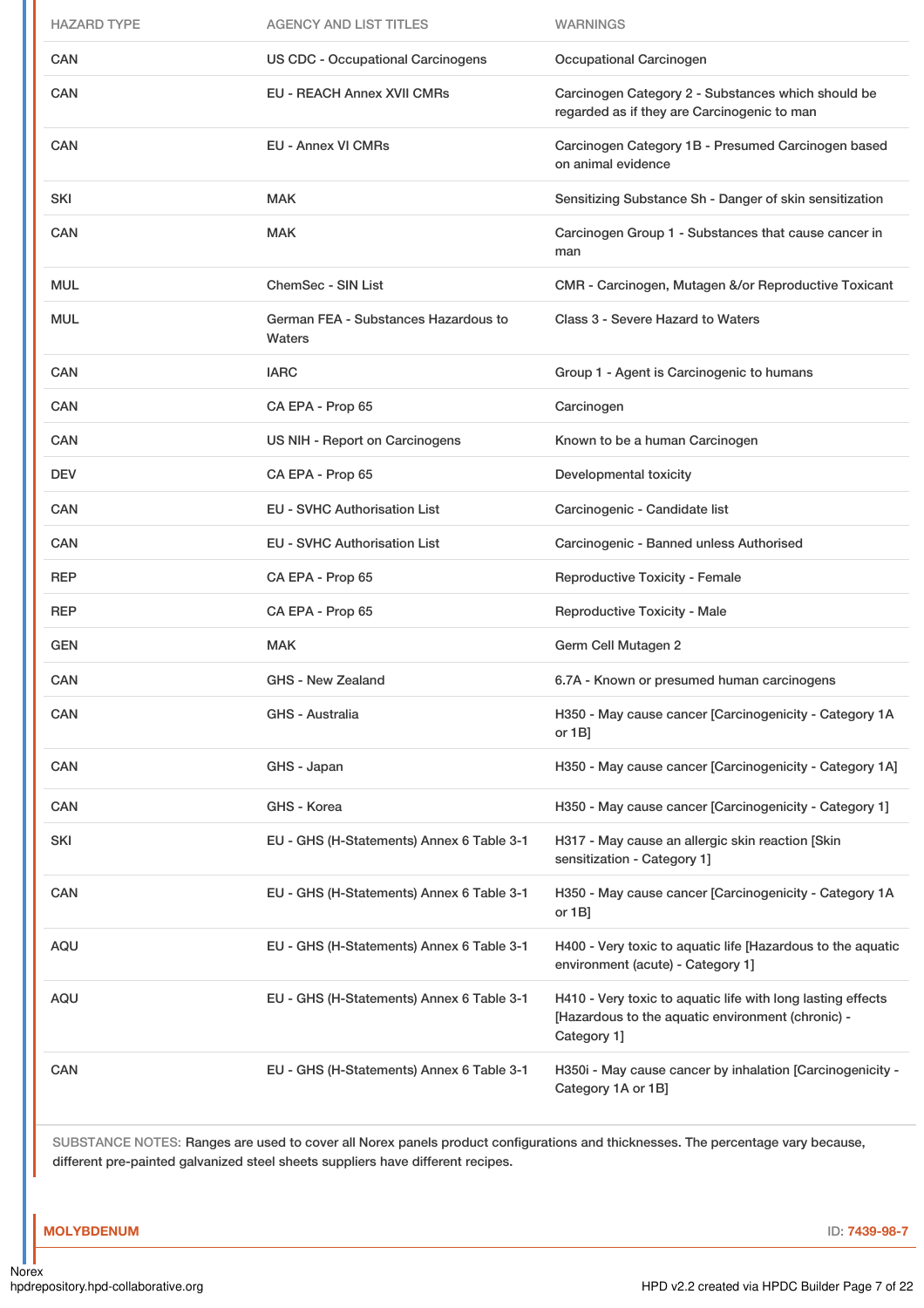|                                                         | HAZARD SCREENING METHOD: Pharos Chemical and Materials Library                                                                                                                                                                                                                  |                 |                 | HAZARD SCREENING DATE: 2022-01-07 15:17:52             |
|---------------------------------------------------------|---------------------------------------------------------------------------------------------------------------------------------------------------------------------------------------------------------------------------------------------------------------------------------|-----------------|-----------------|--------------------------------------------------------|
| $\%$ : 0.0000 - 0.1000                                  | <b>GS: LT-UNK</b>                                                                                                                                                                                                                                                               | RC: None        | NANO: No        | <b>SUBSTANCE ROLE: Alloy element</b>                   |
| <b>HAZARD TYPE</b>                                      | <b>AGENCY AND LIST TITLES</b>                                                                                                                                                                                                                                                   |                 | <b>WARNINGS</b> |                                                        |
| None found                                              |                                                                                                                                                                                                                                                                                 |                 |                 | No warnings found on HPD Priority Hazard Lists         |
|                                                         | SUBSTANCE NOTES: Ranges are used to cover all Norex panels product configurations and thicknesses. The percentage vary because,<br>different pre-painted galvanized steel sheets suppliers have different recipes.                                                              |                 |                 |                                                        |
| <b>COPPER</b>                                           |                                                                                                                                                                                                                                                                                 |                 |                 | ID: 7440-50-8                                          |
|                                                         | HAZARD SCREENING METHOD: Pharos Chemical and Materials Library                                                                                                                                                                                                                  |                 |                 | HAZARD SCREENING DATE: 2022-01-07 15:17:51             |
| $\%$ : 0.0000 - 0.2000                                  | <b>GS: LT-UNK</b>                                                                                                                                                                                                                                                               | <b>RC: None</b> | NANO: No        | <b>SUBSTANCE ROLE: Alloy element</b>                   |
| <b>HAZARD TYPE</b>                                      | <b>AGENCY AND LIST TITLES</b>                                                                                                                                                                                                                                                   |                 | <b>WARNINGS</b> |                                                        |
| AQU                                                     | EU - GHS (H-Statements)                                                                                                                                                                                                                                                         |                 |                 | H411 - Toxic to aquatic life with long lasting effects |
|                                                         | SUBSTANCE NOTES: Ranges are used to cover all Norex panels product configurations and thicknesses. The percentage vary because,<br>different pre-painted galvanized steel sheets suppliers have different recipes.                                                              |                 |                 |                                                        |
| <b>POLYVINYLIDENE FLUORIDE</b>                          |                                                                                                                                                                                                                                                                                 |                 |                 | ID: 24937-79-9                                         |
|                                                         | HAZARD SCREENING METHOD: Pharos Chemical and Materials Library HAZARD SCREENING DATE: 2022-01-07 15:17:56                                                                                                                                                                       |                 |                 |                                                        |
| $\%$ : 0.0000 - 0.4000                                  | GS: LT-UNK                                                                                                                                                                                                                                                                      | RC: None        | NANO: No        | <b>SUBSTANCE ROLE: Surface modifier</b>                |
| <b>HAZARD TYPE</b>                                      | <b>AGENCY AND LIST TITLES</b>                                                                                                                                                                                                                                                   |                 | <b>WARNINGS</b> |                                                        |
| None found                                              |                                                                                                                                                                                                                                                                                 |                 |                 | No warnings found on HPD Priority Hazard Lists         |
|                                                         | SUBSTANCE NOTES: Ranges are used to cover all Norex panels product configurations and thicknesses. The percentage vary because,<br>different pre-painted galvanized steel sheets suppliers have different recipes.<br>1,3,5-TRIAZINE-2,4,6-TRIAMINE, POLYMER WITH FORMALDEHYDE, |                 |                 | ID: 68002-20-0                                         |
| <b>METHYLATED</b>                                       |                                                                                                                                                                                                                                                                                 |                 |                 |                                                        |
|                                                         | HAZARD SCREENING METHOD: Pharos Chemical and Materials Library                                                                                                                                                                                                                  |                 |                 | HAZARD SCREENING DATE: 2022-01-07 15:17:58             |
| $\%$ : 0.0000 - 0.1100                                  | <b>GS: LT-UNK</b>                                                                                                                                                                                                                                                               | RC: None        | NANO: No        | SUBSTANCE ROLE: Surface modifier                       |
| <b>HAZARD TYPE</b>                                      | <b>AGENCY AND LIST TITLES</b>                                                                                                                                                                                                                                                   |                 | <b>WARNINGS</b> |                                                        |
| None found                                              |                                                                                                                                                                                                                                                                                 |                 |                 | No warnings found on HPD Priority Hazard Lists         |
|                                                         | SUBSTANCE NOTES: Ranges are used to cover all Norex panels product configurations and thicknesses. The percentage vary because,<br>different pre-painted galvanized steel sheets suppliers have different recipes.                                                              |                 |                 |                                                        |
| <b>BISPHENOL A-BISPHENOL A DIGLYCIDYL ETHER POLYMER</b> |                                                                                                                                                                                                                                                                                 |                 |                 | ID: 25036-25-3                                         |
|                                                         |                                                                                                                                                                                                                                                                                 |                 |                 |                                                        |
|                                                         | HAZARD SCREENING METHOD: Pharos Chemical and Materials Library HAZARD SCREENING DATE: 2021-12-21 18:34:33                                                                                                                                                                       |                 |                 |                                                        |
| $\%$ : 0.0000 - 0.1700                                  | GS: LT-P1                                                                                                                                                                                                                                                                       | <b>RC: None</b> | NANO: No        | <b>SUBSTANCE ROLE: Surface modifier</b>                |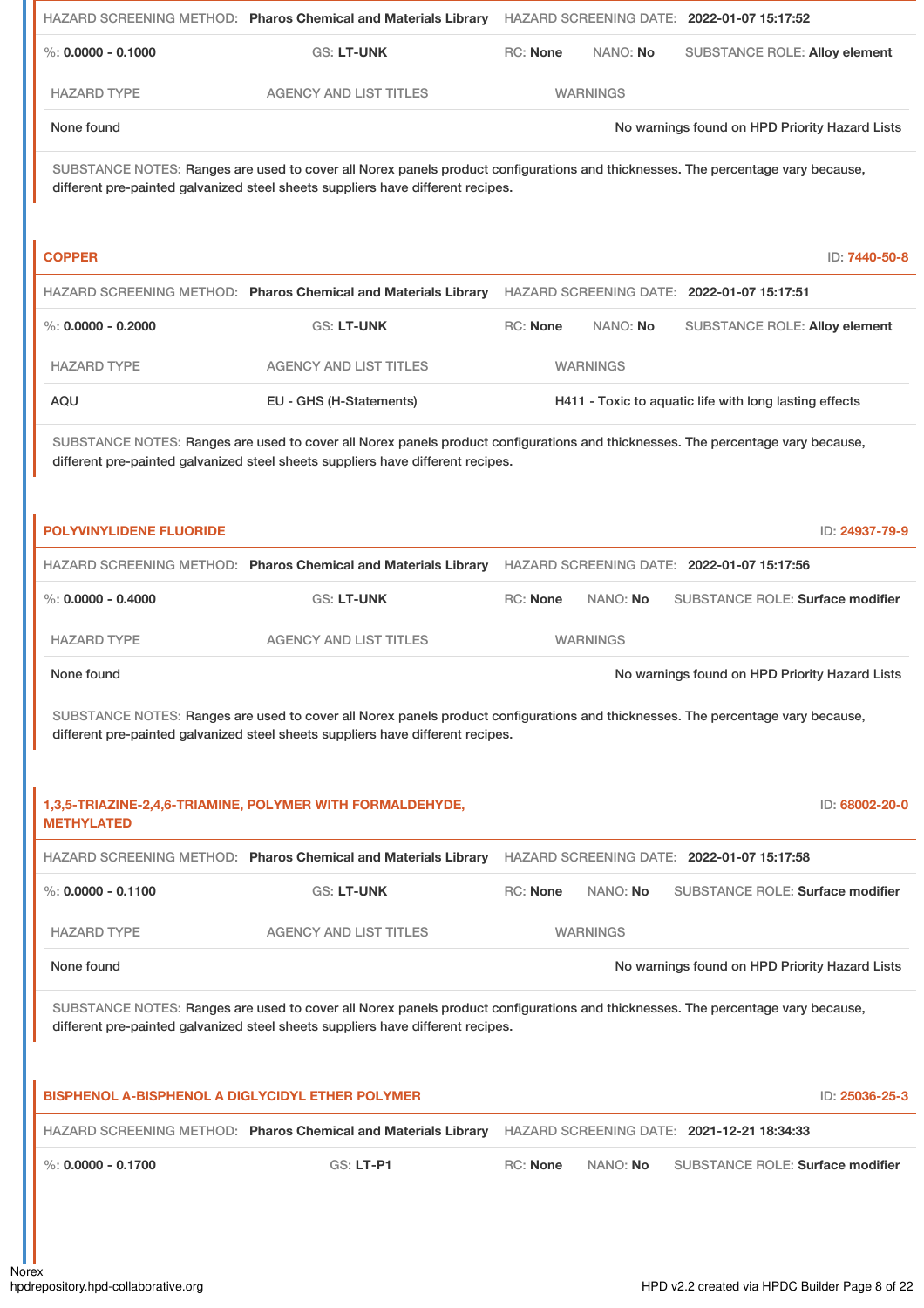HAZARD TYPE AGENCY AND LIST TITLES WARNINGS

END EU - Priority Endocrine Disruptors Category 1 - In vivo evidence of Endocrine Disruption Activity

SUBSTANCE NOTES: Ranges are used to cover all Norex panels product configurations and thicknesses. The percentage vary because, different pre-painted galvanized steel sheets suppliers have different recipes.

#### **2,2,4-TRIMETHYL-1,3-PENTANEDIOL DIISOBUTYRATE** ID: **6846-50-0**

|                        | HAZARD SCREENING METHOD: Pharos Chemical and Materials Library | HAZARD SCREENING DATE: 2022-01-07 15:17:50 |  |                                      |                                  |
|------------------------|----------------------------------------------------------------|--------------------------------------------|--|--------------------------------------|----------------------------------|
| $\%$ : 0.0000 - 0.1500 | $GS: LT- P1$                                                   | RC: None                                   |  | NANO: <b>No</b>                      | SUBSTANCE ROLE: Surface modifier |
| <b>HAZARD TYPE</b>     | <b>AGENCY AND LIST TITLES</b>                                  |                                            |  | <b>WARNINGS</b>                      |                                  |
| <b>END</b>             | <b>TEDX</b> - Potential Endocrine Disruptors                   |                                            |  | <b>Potential Endocrine Disruptor</b> |                                  |

SUBSTANCE NOTES: Ranges are used to cover all Norex panels product configurations and thicknesses. The percentage vary because, different pre-painted galvanized steel sheets suppliers have different recipes.

#### **ZINC PHOSPHATE** ID: **7779-90-0**

|                      | HAZARD SCREENING METHOD: Pharos Chemical and Materials Library | HAZARD SCREENING DATE: 2022-01-07 15:17:56 |                                                                                                  |                            |                                                                                                                  |  |  |
|----------------------|----------------------------------------------------------------|--------------------------------------------|--------------------------------------------------------------------------------------------------|----------------------------|------------------------------------------------------------------------------------------------------------------|--|--|
| %: $0.0000 - 0.9000$ | $GS: LT-PI$                                                    | $RC:$ None                                 |                                                                                                  | NANO: No                   | <b>SUBSTANCE ROLE: Surface modifier</b>                                                                          |  |  |
| <b>HAZARD TYPE</b>   | <b>AGENCY AND LIST TITLES</b>                                  |                                            | <b>WARNINGS</b>                                                                                  |                            |                                                                                                                  |  |  |
| <b>MUL</b>           | Waters                                                         | German FEA - Substances Hazardous to       |                                                                                                  | Class 2 - Hazard to Waters |                                                                                                                  |  |  |
| AQU                  | EU - GHS (H-Statements) Annex 6 Table 3-1                      |                                            | H400 - Very toxic to aquatic life [Hazardous to the aquatic<br>environment (acute) - Category 1] |                            |                                                                                                                  |  |  |
| AQU                  | EU - GHS (H-Statements) Annex 6 Table 3-1                      |                                            |                                                                                                  | Category 1]                | H410 - Very toxic to aquatic life with long lasting effects<br>[Hazardous to the aquatic environment (chronic) - |  |  |

SUBSTANCE NOTES: Ranges are used to cover all Norex panels product configurations and thicknesses. The percentage vary because, different pre-painted galvanized steel sheets suppliers have different recipes.

| PHOSPHORIC ACID,COMPOUNDS,NICKEL(2+) ZINC SALT (2:1:2) |                                                                | ID: 90053-13-7                             |                                         |
|--------------------------------------------------------|----------------------------------------------------------------|--------------------------------------------|-----------------------------------------|
|                                                        | HAZARD SCREENING METHOD: Pharos Chemical and Materials Library | HAZARD SCREENING DATE: 2022-01-07 15:17:58 |                                         |
| %: $0.0000 - 0.1000$                                   | $GS: LT-1$                                                     | NANO: <b>No</b><br><b>RC:</b> None         | <b>SUBSTANCE ROLE: Surface modifier</b> |
| <b>HAZARD TYPE</b>                                     | <b>AGENCY AND LIST TITLES</b>                                  | <b>WARNINGS</b>                            |                                         |
| <b>CAN</b>                                             | <b>IARC</b>                                                    | Group 1 - Agent is Carcinogenic to humans  |                                         |
| <b>CAN</b>                                             | CA EPA - Prop 65                                               | Carcinogen                                 |                                         |
| CAN                                                    | US NIH - Report on Carcinogens                                 | Known to be a human Carcinogen             |                                         |
| <b>RES</b>                                             | <b>AOEC - Asthmagens</b>                                       | Asthmagen (Rs) - sensitizer-induced        |                                         |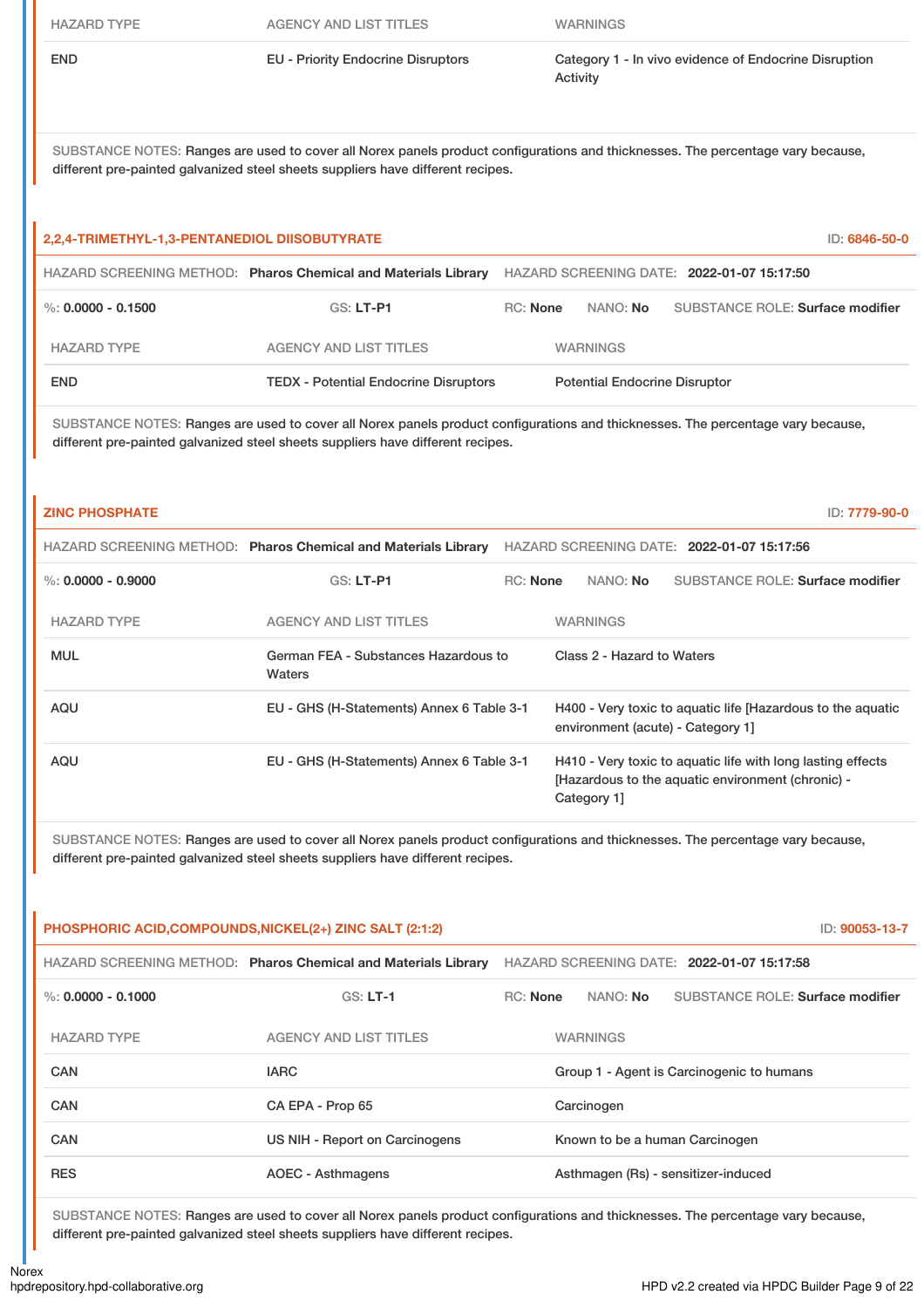|                                                                                        | HAZARD SCREENING METHOD: Pharos Chemical and Materials Library                                                                                                                                                                                                                                                                                                                                                                                   |                 |                               | HAZARD SCREENING DATE: 2022-01-07 15:17:59                            |
|----------------------------------------------------------------------------------------|--------------------------------------------------------------------------------------------------------------------------------------------------------------------------------------------------------------------------------------------------------------------------------------------------------------------------------------------------------------------------------------------------------------------------------------------------|-----------------|-------------------------------|-----------------------------------------------------------------------|
| $\%$ : 0.0000 - 0.1700                                                                 | GS: NoGS                                                                                                                                                                                                                                                                                                                                                                                                                                         | RC: None        | NANO: No                      | <b>SUBSTANCE ROLE: Surface modifier</b>                               |
| <b>HAZARD TYPE</b>                                                                     | <b>AGENCY AND LIST TITLES</b>                                                                                                                                                                                                                                                                                                                                                                                                                    |                 | <b>WARNINGS</b>               |                                                                       |
| None found                                                                             |                                                                                                                                                                                                                                                                                                                                                                                                                                                  |                 |                               | No warnings found on HPD Priority Hazard Lists                        |
|                                                                                        | SUBSTANCE NOTES: Ranges are used to cover all Norex panels product configurations and thicknesses. The percentage vary because,<br>different pre-painted galvanized steel sheets suppliers have different recipes.                                                                                                                                                                                                                               |                 |                               |                                                                       |
| <b>ESTERS WITH 1,3-BUTANEDIOL</b>                                                      | FATTY ACIDS, CASTOR-OIL, CAUSTIC-OXIDIZED, DISTN. RESIDUES,                                                                                                                                                                                                                                                                                                                                                                                      |                 |                               | ID: 113669-95-7                                                       |
|                                                                                        | HAZARD SCREENING METHOD: Pharos Chemical and Materials Library HAZARD SCREENING DATE: 2022-01-07 15:18:00                                                                                                                                                                                                                                                                                                                                        |                 |                               |                                                                       |
| $\%$ : 0.0000 - 0.3300                                                                 | GS: NoGS                                                                                                                                                                                                                                                                                                                                                                                                                                         | RC: None        | NANO: No                      | <b>SUBSTANCE ROLE: Surface modifier</b>                               |
| <b>HAZARD TYPE</b>                                                                     | <b>AGENCY AND LIST TITLES</b>                                                                                                                                                                                                                                                                                                                                                                                                                    |                 | <b>WARNINGS</b>               |                                                                       |
| None found                                                                             |                                                                                                                                                                                                                                                                                                                                                                                                                                                  |                 |                               | No warnings found on HPD Priority Hazard Lists                        |
| PRODUCT THRESHOLD: 1000 ppm                                                            | RESIDUALS AND IMPURITIES CONSIDERED: Yes                                                                                                                                                                                                                                                                                                                                                                                                         |                 |                               | <b>MATERIAL TYPE: Polymeric Material</b>                              |
|                                                                                        | RESIDUALS AND IMPURITIES NOTES: No halogen-based ingredients are intentionally added to the foam mixture. Prior to the foam reaction<br>during panel manufacturing, ingredients are mixed in liquid form within tanks. The final product may contain trace residuals of halogenated                                                                                                                                                              |                 |                               |                                                                       |
|                                                                                        | compounds remaining from previous products mixed in the same tank.<br>OTHER MATERIAL NOTES: Polyisocyanurate foam free of intentionally-added halogenated compounds. This particular foam blend was created<br>uniquely for this product; therefore, no specific CAS# is applicable. The closest resemblance is CAS# 27026-93-3. Approximate percentage<br>amounts of substances of the post-reaction foam were derived from reaction chemistry. |                 |                               |                                                                       |
| POLYMETHYLENE POLYPHENYL ISOCYANATE                                                    |                                                                                                                                                                                                                                                                                                                                                                                                                                                  |                 |                               | ID: 9016-87-9                                                         |
|                                                                                        | HAZARD SCREENING METHOD: Pharos Chemical and Materials Library                                                                                                                                                                                                                                                                                                                                                                                   |                 |                               | HAZARD SCREENING DATE: 2022-01-07 15:17:29                            |
|                                                                                        | <b>GS: LT-UNK</b>                                                                                                                                                                                                                                                                                                                                                                                                                                | <b>RC: None</b> | NANO: No                      |                                                                       |
|                                                                                        | <b>AGENCY AND LIST TITLES</b>                                                                                                                                                                                                                                                                                                                                                                                                                    |                 | <b>WARNINGS</b>               |                                                                       |
|                                                                                        | US EPA - PPT Chemical Action Plans                                                                                                                                                                                                                                                                                                                                                                                                               |                 |                               | EPA Chemical of Concern - Action Plan published                       |
|                                                                                        | <b>AOEC - Asthmagens</b>                                                                                                                                                                                                                                                                                                                                                                                                                         |                 |                               | SUBSTANCE ROLE: Polymer species<br>Asthmagen (G) - generally accepted |
| %: $38.2700 - 44.6300$<br><b>HAZARD TYPE</b><br><b>MUL</b><br><b>RES</b><br><b>CAN</b> | <b>MAK</b>                                                                                                                                                                                                                                                                                                                                                                                                                                       |                 | low risk under MAK/BAT levels | Carcinogen Group 4 - Non-genotoxic carcinogen with                    |
| <b>RES</b>                                                                             | <b>MAK</b>                                                                                                                                                                                                                                                                                                                                                                                                                                       |                 | sensitization                 | Sensitizing Substance Sah - Danger of airway & skin                   |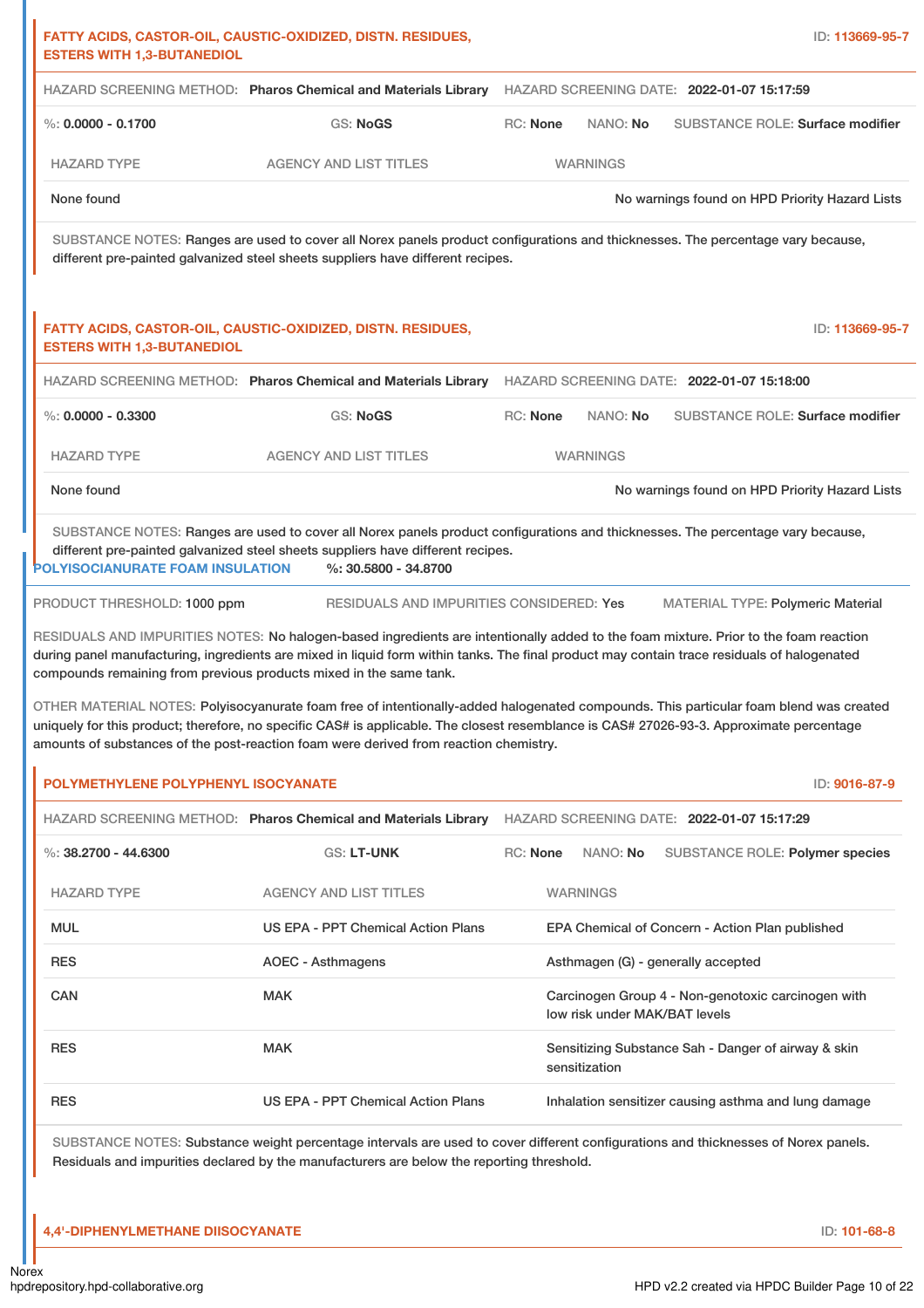|                        |                                                                                                                                                                                                                                 | HAZARD SCREENING METHOD: Pharos Chemical and Materials Library HAZARD SCREENING DATE: 2022-01-07 15:17:31 |                                                                                                                                 |                                                                                           |  |  |                                                            |
|------------------------|---------------------------------------------------------------------------------------------------------------------------------------------------------------------------------------------------------------------------------|-----------------------------------------------------------------------------------------------------------|---------------------------------------------------------------------------------------------------------------------------------|-------------------------------------------------------------------------------------------|--|--|------------------------------------------------------------|
| %: $19.1400 - 25.5000$ | <b>GS: LT-UNK</b>                                                                                                                                                                                                               | <b>RC: None</b>                                                                                           |                                                                                                                                 | NANO: No                                                                                  |  |  | SUBSTANCE ROLE: Polymer species                            |
| <b>HAZARD TYPE</b>     | <b>AGENCY AND LIST TITLES</b>                                                                                                                                                                                                   |                                                                                                           |                                                                                                                                 | <b>WARNINGS</b>                                                                           |  |  |                                                            |
| <b>MUL</b>             | <b>US EPA - PPT Chemical Action Plans</b>                                                                                                                                                                                       |                                                                                                           |                                                                                                                                 | EPA Chemical of Concern - Action Plan published                                           |  |  |                                                            |
| <b>RES</b>             | <b>AOEC - Asthmagens</b>                                                                                                                                                                                                        |                                                                                                           |                                                                                                                                 | Asthmagen (G) - generally accepted                                                        |  |  |                                                            |
| CAN                    | <b>MAK</b>                                                                                                                                                                                                                      |                                                                                                           | Carcinogen Group 4 - Non-genotoxic carcinogen with<br>low risk under MAK/BAT levels                                             |                                                                                           |  |  |                                                            |
| <b>RES</b>             | <b>MAK</b>                                                                                                                                                                                                                      |                                                                                                           | Sensitizing Substance Sah - Danger of airway & skin<br>sensitization                                                            |                                                                                           |  |  |                                                            |
| <b>RES</b>             | <b>US EPA - PPT Chemical Action Plans</b>                                                                                                                                                                                       |                                                                                                           |                                                                                                                                 |                                                                                           |  |  | Inhalation sensitizer causing asthma and lung damage       |
| SKI                    | EU - GHS (H-Statements) Annex 6 Table 3-1                                                                                                                                                                                       |                                                                                                           |                                                                                                                                 | Category 2]                                                                               |  |  | H315 - Causes skin irritation [Skin corrosion/irritation - |
| <b>SKI</b>             | EU - GHS (H-Statements) Annex 6 Table 3-1                                                                                                                                                                                       |                                                                                                           | H317 - May cause an allergic skin reaction [Skin<br>sensitization - Category 1]                                                 |                                                                                           |  |  |                                                            |
| <b>EYE</b>             | EU - GHS (H-Statements) Annex 6 Table 3-1                                                                                                                                                                                       |                                                                                                           |                                                                                                                                 | H319 - Causes serious eye irritation [Serious eye<br>damage/eye irritation - Category 2A] |  |  |                                                            |
| <b>RES</b>             | EU - GHS (H-Statements) Annex 6 Table 3-1                                                                                                                                                                                       |                                                                                                           | H334 - May cause allergy or asthma symptoms or<br>breathing difficulties if inhaled [Respiratory sensitization<br>- Category 1] |                                                                                           |  |  |                                                            |
| CAN                    | EU - GHS (H-Statements) Annex 6 Table 3-1                                                                                                                                                                                       |                                                                                                           |                                                                                                                                 | Category 2]                                                                               |  |  | H351 - Suspected of causing cancer [Carcinogenicity -      |
|                        | SUBSTANCE NOTES: Substance weight percentage intervals are used to cover different configurations and thicknesses of Norex panels.<br>Residuals and impurities declared by the manufacturers are below the reporting threshold. |                                                                                                           |                                                                                                                                 |                                                                                           |  |  |                                                            |
| <b>UNDISCLOSED</b>     |                                                                                                                                                                                                                                 |                                                                                                           |                                                                                                                                 |                                                                                           |  |  | <b>ID: Undisclosed</b>                                     |
|                        | HAZARD SCREENING METHOD: Pharos Chemical and Materials Library HAZARD SCREENING DATE: 2022-01-07 15:17:32                                                                                                                       |                                                                                                           |                                                                                                                                 |                                                                                           |  |  |                                                            |

| None found           |                        |                 |                 | No warnings found on HPD Priority Hazard Lists |
|----------------------|------------------------|-----------------|-----------------|------------------------------------------------|
| HAZARD TYPE          | AGENCY AND LIST TITLES |                 | <b>WARNINGS</b> |                                                |
| %: 12.4100 - 18.3100 | <b>GS: LT-UNK</b>      | <b>RC:</b> None | NANO: <b>No</b> | SUBSTANCE ROLE: Intermediate                   |

SUBSTANCE NOTES: Substance weight percentage intervals are used to cover different configurations and thicknesses of Norex panels. Residuals and impurities declared by the manufacturers are below the reporting threshold. This substance is undisclosed as it is proprietary.

| 2.4'-DIPHENYLMETHANE DIISOCYANATE |                                                                                                           |          |                 | ID: 5873-54-1                |
|-----------------------------------|-----------------------------------------------------------------------------------------------------------|----------|-----------------|------------------------------|
|                                   | HAZARD SCREENING METHOD: Pharos Chemical and Materials Library HAZARD SCREENING DATE: 2022-01-07 15:17:35 |          |                 |                              |
| $\blacksquare$ %: 3.1900 - 6.3800 | <b>GS: LT-UNK</b>                                                                                         | RC: None | NANO: <b>No</b> | SUBSTANCE ROLE: Intermediate |

ı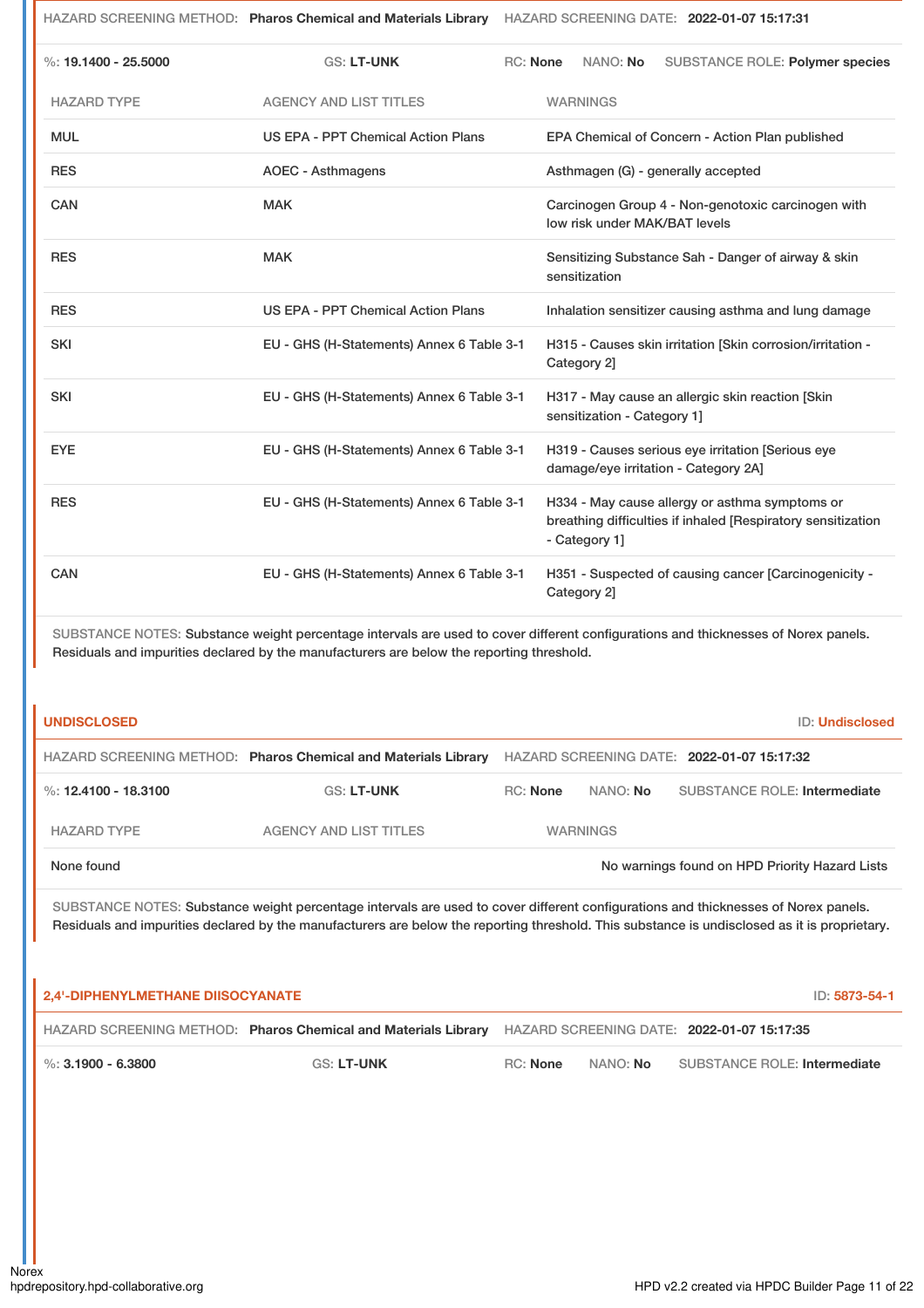| <b>HAZARD TYPE</b> | <b>AGENCY AND LIST TITLES</b>             | <b>WARNINGS</b>                                                                                                                 |
|--------------------|-------------------------------------------|---------------------------------------------------------------------------------------------------------------------------------|
| <b>MUL</b>         | US EPA - PPT Chemical Action Plans        | EPA Chemical of Concern - Action Plan published                                                                                 |
| <b>RES</b>         | US EPA - PPT Chemical Action Plans        | Inhalation sensitizer causing asthma and lung damage                                                                            |
| <b>SKI</b>         | EU - GHS (H-Statements) Annex 6 Table 3-1 | H315 - Causes skin irritation [Skin corrosion/irritation -<br>Category 2]                                                       |
| <b>SKI</b>         | EU - GHS (H-Statements) Annex 6 Table 3-1 | H317 - May cause an allergic skin reaction [Skin]<br>sensitization - Category 1]                                                |
| <b>EYE</b>         | EU - GHS (H-Statements) Annex 6 Table 3-1 | H319 - Causes serious eye irritation [Serious eye<br>damage/eye irritation - Category 2A]                                       |
| <b>RES</b>         | EU - GHS (H-Statements) Annex 6 Table 3-1 | H334 - May cause allergy or asthma symptoms or<br>breathing difficulties if inhaled [Respiratory sensitization<br>- Category 1] |
| CAN                | EU - GHS (H-Statements) Annex 6 Table 3-1 | H351 - Suspected of causing cancer [Carcinogenicity -<br>Category 2]                                                            |

SUBSTANCE NOTES: Substance weight percentage intervals are used to cover different configurations and thicknesses of Norex panels. Residuals and impurities declared by the manufacturers are below the reporting threshold. This substance is undisclosed as it is proprietary.

| TRI(CHLOROPROPYL) PHOSPHATE (PRIMARY CASRN IS 13674-84-5)<br>ID: 98112-32-4 |                                                                |                 |                 |                                                                 |                                                       |  |
|-----------------------------------------------------------------------------|----------------------------------------------------------------|-----------------|-----------------|-----------------------------------------------------------------|-------------------------------------------------------|--|
|                                                                             | HAZARD SCREENING METHOD: Pharos Chemical and Materials Library |                 |                 |                                                                 | HAZARD SCREENING DATE: 2022-01-07 15:17:37            |  |
| %: $3.1000 - 6.1000$                                                        | GS: BM-U                                                       | <b>RC:</b> None |                 | NANO: No                                                        | <b>SUBSTANCE ROLE: Monomer</b>                        |  |
| <b>HAZARD TYPE</b>                                                          | <b>AGENCY AND LIST TITLES</b>                                  |                 | <b>WARNINGS</b> |                                                                 |                                                       |  |
| <b>END</b>                                                                  | <b>TEDX - Potential Endocrine Disruptors</b>                   |                 |                 | <b>Potential Endocrine Disruptor</b>                            |                                                       |  |
| <b>MUL</b>                                                                  | US EPA - PPT Chemical Action Plans                             |                 |                 | TSCA Work Plan chemical - ongoing chemical (risk)<br>assessment |                                                       |  |
| <b>PBT</b>                                                                  | EHP - San Antonio Statement on BFRs &<br><b>CFRs</b>           |                 |                 | long range transport                                            | Flame retardant substance class of concern for PB&T & |  |
|                                                                             |                                                                |                 |                 |                                                                 |                                                       |  |

SUBSTANCE NOTES: Substance weight percentage intervals are used to cover different configurations and thicknesses of Norex panels. Residuals and impurities declared by the manufacturers are below the reporting threshold

| <b>UNDISCLOSED</b>                                                                                                                                                                                                              |                                                                |                 |          | <b>ID: Undisclosed</b>                         |             |  |
|---------------------------------------------------------------------------------------------------------------------------------------------------------------------------------------------------------------------------------|----------------------------------------------------------------|-----------------|----------|------------------------------------------------|-------------|--|
|                                                                                                                                                                                                                                 | HAZARD SCREENING METHOD: Pharos Chemical and Materials Library |                 |          | HAZARD SCREENING DATE: 2022-01-07 15:17:36     |             |  |
| %: $3.1000 - 6.1000$                                                                                                                                                                                                            | <b>GS: LT-UNK</b>                                              | <b>RC: None</b> | NANO: No | <b>SUBSTANCE ROLE: Monomer</b>                 |             |  |
| <b>HAZARD TYPE</b>                                                                                                                                                                                                              | <b>AGENCY AND LIST TITLES</b>                                  | <b>WARNINGS</b> |          |                                                |             |  |
| None found                                                                                                                                                                                                                      |                                                                |                 |          | No warnings found on HPD Priority Hazard Lists |             |  |
| SUBSTANCE NOTES: Substance weight percentage intervals are used to cover different configurations and thicknesses of Norex panels.<br>Residuals and impurities declared by the manufacturers are below the reporting threshold. |                                                                |                 |          |                                                |             |  |
| <b>TRIETHYL PHOSPHATE</b>                                                                                                                                                                                                       |                                                                |                 |          |                                                | ID: 78-40-0 |  |
|                                                                                                                                                                                                                                 | HAZARD SCREENING METHOD: Pharos Chemical and Materials Library |                 |          | HAZARD SCREENING DATE: 2022-01-07 15:17:39     |             |  |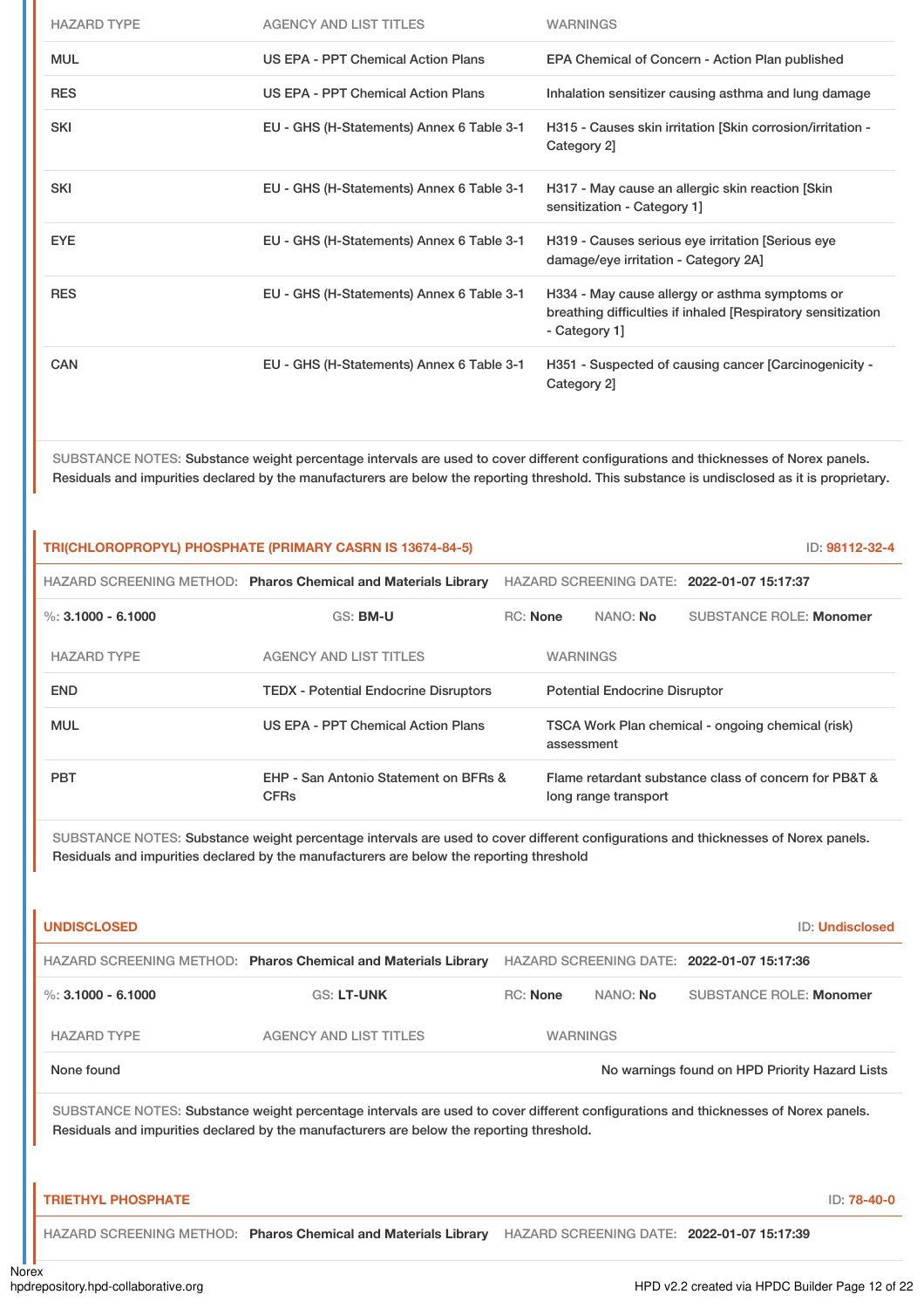| $\%: 1.5500 - 3.0500$                                                                                                                                                                                                           | <b>GS: LT-UNK</b>                                                                                                                                                                                                               | RC: None        | NANO: No                                                | <b>SUBSTANCE ROLE: Intermediate</b>                   |  |
|---------------------------------------------------------------------------------------------------------------------------------------------------------------------------------------------------------------------------------|---------------------------------------------------------------------------------------------------------------------------------------------------------------------------------------------------------------------------------|-----------------|---------------------------------------------------------|-------------------------------------------------------|--|
| <b>HAZARD TYPE</b>                                                                                                                                                                                                              | <b>AGENCY AND LIST TITLES</b>                                                                                                                                                                                                   |                 | <b>WARNINGS</b>                                         |                                                       |  |
| None found                                                                                                                                                                                                                      |                                                                                                                                                                                                                                 |                 |                                                         | No warnings found on HPD Priority Hazard Lists        |  |
|                                                                                                                                                                                                                                 | SUBSTANCE NOTES: Substance weight percentage intervals are used to cover different configurations and thicknesses of Norex panels.<br>Residuals and impurities declared by the manufacturers are below the reporting threshold. |                 |                                                         |                                                       |  |
| <b>UNDISCLOSED</b>                                                                                                                                                                                                              |                                                                                                                                                                                                                                 |                 |                                                         | <b>ID: Undisclosed</b>                                |  |
|                                                                                                                                                                                                                                 | HAZARD SCREENING METHOD: Pharos Chemical and Materials Library HAZARD SCREENING DATE: 2022-01-07 15:17:39                                                                                                                       |                 |                                                         |                                                       |  |
| $\%$ : 0.5000 - 0.6800                                                                                                                                                                                                          | <b>GS: NoGS</b>                                                                                                                                                                                                                 | RC: None        | NANO: No                                                | SUBSTANCE ROLE: Polymer species                       |  |
| <b>HAZARD TYPE</b>                                                                                                                                                                                                              | <b>AGENCY AND LIST TITLES</b>                                                                                                                                                                                                   |                 | <b>WARNINGS</b>                                         |                                                       |  |
| None found                                                                                                                                                                                                                      |                                                                                                                                                                                                                                 |                 |                                                         | No warnings found on HPD Priority Hazard Lists        |  |
| SUBSTANCE NOTES: Substance weight percentage intervals are used to cover different configurations and thicknesses of Norex panels.<br>Residuals and impurities declared by the manufacturers are below the reporting threshold. |                                                                                                                                                                                                                                 |                 |                                                         |                                                       |  |
| <b>DIETHYLENE GLYCOL</b>                                                                                                                                                                                                        |                                                                                                                                                                                                                                 |                 |                                                         | ID: 111-46-6                                          |  |
| $\%$ : 0.3100 - 1.5300                                                                                                                                                                                                          | HAZARD SCREENING METHOD: Pharos Chemical and Materials Library HAZARD SCREENING DATE: 2022-01-07 15:17:40<br>GS: LT-P1                                                                                                          | <b>RC: None</b> | NANO: No                                                | <b>SUBSTANCE ROLE: Intermediate</b>                   |  |
|                                                                                                                                                                                                                                 |                                                                                                                                                                                                                                 |                 |                                                         |                                                       |  |
| <b>HAZARD TYPE</b><br><b>END</b>                                                                                                                                                                                                | <b>AGENCY AND LIST TITLES</b><br><b>TEDX - Potential Endocrine Disruptors</b>                                                                                                                                                   |                 | <b>WARNINGS</b><br><b>Potential Endocrine Disruptor</b> |                                                       |  |
| <b>UNDISCLOSED</b>                                                                                                                                                                                                              | SUBSTANCE NOTES: Substance weight percentage intervals are used to cover different configurations and thicknesses of Norex panels.<br>Residuals and impurities declared by the manufacturers are below the reporting threshold. |                 |                                                         | <b>ID: Undisclosed</b>                                |  |
|                                                                                                                                                                                                                                 |                                                                                                                                                                                                                                 |                 |                                                         |                                                       |  |
| $\%$ : 0.3100 - 1.5300                                                                                                                                                                                                          | HAZARD SCREENING METHOD: Pharos Chemical and Materials Library HAZARD SCREENING DATE: 2022-01-07 15:17:41<br>$GS: LT-1$                                                                                                         | RC: None        | NANO: No                                                | <b>SUBSTANCE ROLE: Intermediate</b>                   |  |
| <b>HAZARD TYPE</b>                                                                                                                                                                                                              | <b>AGENCY AND LIST TITLES</b>                                                                                                                                                                                                   |                 | <b>WARNINGS</b>                                         |                                                       |  |
| <b>PBT</b>                                                                                                                                                                                                                      | OSPAR - Priority PBTs & EDs & equivalent<br>concern                                                                                                                                                                             |                 |                                                         | PBT - Chemical for Priority Action                    |  |
| <b>MUL</b>                                                                                                                                                                                                                      | US EPA - PPT Chemical Action Plans                                                                                                                                                                                              |                 | assessment                                              | TSCA Work Plan chemical - ongoing chemical (risk)     |  |
| <b>PBT</b>                                                                                                                                                                                                                      | EHP - San Antonio Statement on BFRs &<br><b>CFRs</b>                                                                                                                                                                            |                 | long range transport                                    | Flame retardant substance class of concern for PB&T & |  |
| SUBSTANCE NOTES: Substance weight percentage intervals are used to cover different configurations and thicknesses of Norex panels.<br>Residuals and impurities declared by the manufacturers are below the reporting threshold. |                                                                                                                                                                                                                                 |                 |                                                         |                                                       |  |
| N,N-DIMETHYLBENZYLAMINE                                                                                                                                                                                                         |                                                                                                                                                                                                                                 |                 |                                                         | ID: 103-83-3                                          |  |
|                                                                                                                                                                                                                                 | HAZARD SCREENING METHOD: Pharos Chemical and Materials Library                                                                                                                                                                  |                 |                                                         | HAZARD SCREENING DATE: 2022-01-07 15:17:42            |  |
| %: $0.3100 - 0.7600$                                                                                                                                                                                                            | GS: LT-P1                                                                                                                                                                                                                       | RC: None        | NANO: No                                                | <b>SUBSTANCE ROLE: Intermediate</b>                   |  |

П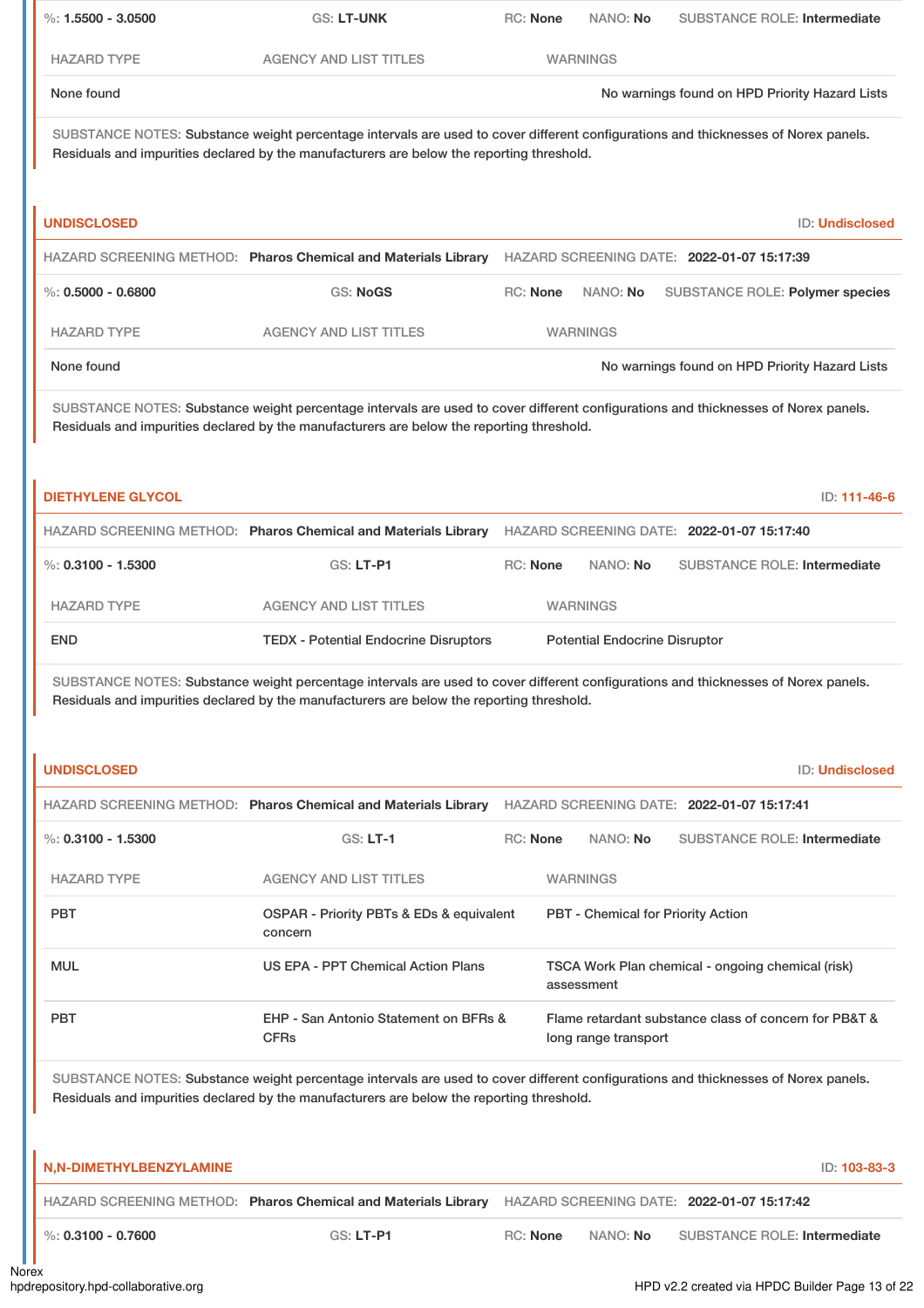| <b>HAZARD TYPE</b>                                                                                                                                                                                                              | <b>AGENCY AND LIST TITLES</b>                                                                                                                                                                                                   |                 |  | <b>WARNINGS</b>            |                                                                                                         |                 |
|---------------------------------------------------------------------------------------------------------------------------------------------------------------------------------------------------------------------------------|---------------------------------------------------------------------------------------------------------------------------------------------------------------------------------------------------------------------------------|-----------------|--|----------------------------|---------------------------------------------------------------------------------------------------------|-----------------|
| <b>MUL</b>                                                                                                                                                                                                                      | German FEA - Substances Hazardous to<br>Waters                                                                                                                                                                                  |                 |  | Class 2 - Hazard to Waters |                                                                                                         |                 |
| <b>SKI</b>                                                                                                                                                                                                                      | EU - GHS (H-Statements) Annex 6 Table 3-1                                                                                                                                                                                       |                 |  |                            | H314 - Causes severe skin burns and eye damage [Skin<br>corrosion/irritation - Category 1A or 1B or 1C] |                 |
| SUBSTANCE NOTES: Substance weight percentage intervals are used to cover different configurations and thicknesses of Norex panels.<br>Residuals and impurities declared by the manufacturers are below the reporting threshold. |                                                                                                                                                                                                                                 |                 |  |                            |                                                                                                         |                 |
| <b>POTASSIUM 2-ETHYLHEXANOATE</b>                                                                                                                                                                                               |                                                                                                                                                                                                                                 |                 |  |                            |                                                                                                         | ID: 3164-85-0   |
|                                                                                                                                                                                                                                 | HAZARD SCREENING METHOD: Pharos Chemical and Materials Library HAZARD SCREENING DATE: 2021-12-21 18:16:51                                                                                                                       |                 |  |                            |                                                                                                         |                 |
| $\%$ : 0.3100 - 0.9200                                                                                                                                                                                                          | <b>GS: LT-UNK</b>                                                                                                                                                                                                               | <b>RC: None</b> |  | NANO: No                   | <b>SUBSTANCE ROLE: Catalyst</b>                                                                         |                 |
| <b>HAZARD TYPE</b>                                                                                                                                                                                                              | <b>AGENCY AND LIST TITLES</b>                                                                                                                                                                                                   |                 |  | <b>WARNINGS</b>            |                                                                                                         |                 |
| None found                                                                                                                                                                                                                      |                                                                                                                                                                                                                                 |                 |  |                            | No warnings found on HPD Priority Hazard Lists                                                          |                 |
|                                                                                                                                                                                                                                 | SUBSTANCE NOTES: Substance weight percentage intervals are used to cover different configurations and thicknesses of Norex panels.<br>Residuals and impurities declared by the manufacturers are below the reporting threshold. |                 |  |                            |                                                                                                         |                 |
| <b>POTASSIUM 2-ETHYLHEXANOATE</b>                                                                                                                                                                                               |                                                                                                                                                                                                                                 |                 |  |                            |                                                                                                         | ID: 3164-85-0   |
|                                                                                                                                                                                                                                 | HAZARD SCREENING METHOD: Pharos Chemical and Materials Library                                                                                                                                                                  |                 |  |                            | HAZARD SCREENING DATE: 2022-01-07 15:17:45                                                              |                 |
| %: $0.1700 - 0.2600$                                                                                                                                                                                                            | GS: LT-UNK                                                                                                                                                                                                                      | RC: None        |  | NANO: No                   | <b>SUBSTANCE ROLE: Catalyst</b>                                                                         |                 |
| <b>HAZARD TYPE</b>                                                                                                                                                                                                              | <b>AGENCY AND LIST TITLES</b>                                                                                                                                                                                                   |                 |  | <b>WARNINGS</b>            |                                                                                                         |                 |
| None found                                                                                                                                                                                                                      |                                                                                                                                                                                                                                 |                 |  |                            | No warnings found on HPD Priority Hazard Lists                                                          |                 |
|                                                                                                                                                                                                                                 | SUBSTANCE NOTES: Substance weight percentage intervals are used to cover different configurations and thicknesses of Norex panels.<br>Residuals and impurities declared by the manufacturers are below the reporting threshold. |                 |  |                            |                                                                                                         |                 |
| <b>UNDISCLOSED</b>                                                                                                                                                                                                              |                                                                                                                                                                                                                                 |                 |  |                            |                                                                                                         | ID: Undisclosed |
|                                                                                                                                                                                                                                 | HAZARD SCREENING METHOD: Pharos Chemical and Materials Library                                                                                                                                                                  |                 |  |                            | HAZARD SCREENING DATE: 2022-01-07 15:17:49                                                              |                 |
| $\%$ : 0.0300 - 0.6100                                                                                                                                                                                                          | <b>GS: BM-2</b>                                                                                                                                                                                                                 | RC: None        |  | NANO: No                   | <b>SUBSTANCE ROLE: Intermediate</b>                                                                     |                 |
| <b>HAZARD TYPE</b>                                                                                                                                                                                                              | <b>AGENCY AND LIST TITLES</b>                                                                                                                                                                                                   |                 |  | <b>WARNINGS</b>            |                                                                                                         |                 |
| None found                                                                                                                                                                                                                      |                                                                                                                                                                                                                                 |                 |  |                            | No warnings found on HPD Priority Hazard Lists                                                          |                 |
| SUBSTANCE NOTES: Substance weight percentage intervals are used to cover different configurations and thicknesses of Norex panels.<br>Residuals and impurities declared by the manufacturers are below the reporting threshold. |                                                                                                                                                                                                                                 |                 |  |                            |                                                                                                         |                 |
| <b>PENTANE</b>                                                                                                                                                                                                                  |                                                                                                                                                                                                                                 |                 |  |                            |                                                                                                         | ID: 109-66-0    |
|                                                                                                                                                                                                                                 | HAZARD SCREENING METHOD: Pharos Chemical and Materials Library                                                                                                                                                                  |                 |  |                            | HAZARD SCREENING DATE: 2021-12-21 18:34:31                                                              |                 |
| $\%$ : 0.0000 - 0.2800                                                                                                                                                                                                          | <b>GS: LT-P1</b>                                                                                                                                                                                                                | <b>RC: None</b> |  | NANO: No                   | SUBSTANCE ROLE: Blowing agent                                                                           |                 |
|                                                                                                                                                                                                                                 |                                                                                                                                                                                                                                 |                 |  |                            |                                                                                                         |                 |
|                                                                                                                                                                                                                                 |                                                                                                                                                                                                                                 |                 |  |                            |                                                                                                         |                 |
|                                                                                                                                                                                                                                 |                                                                                                                                                                                                                                 |                 |  |                            |                                                                                                         |                 |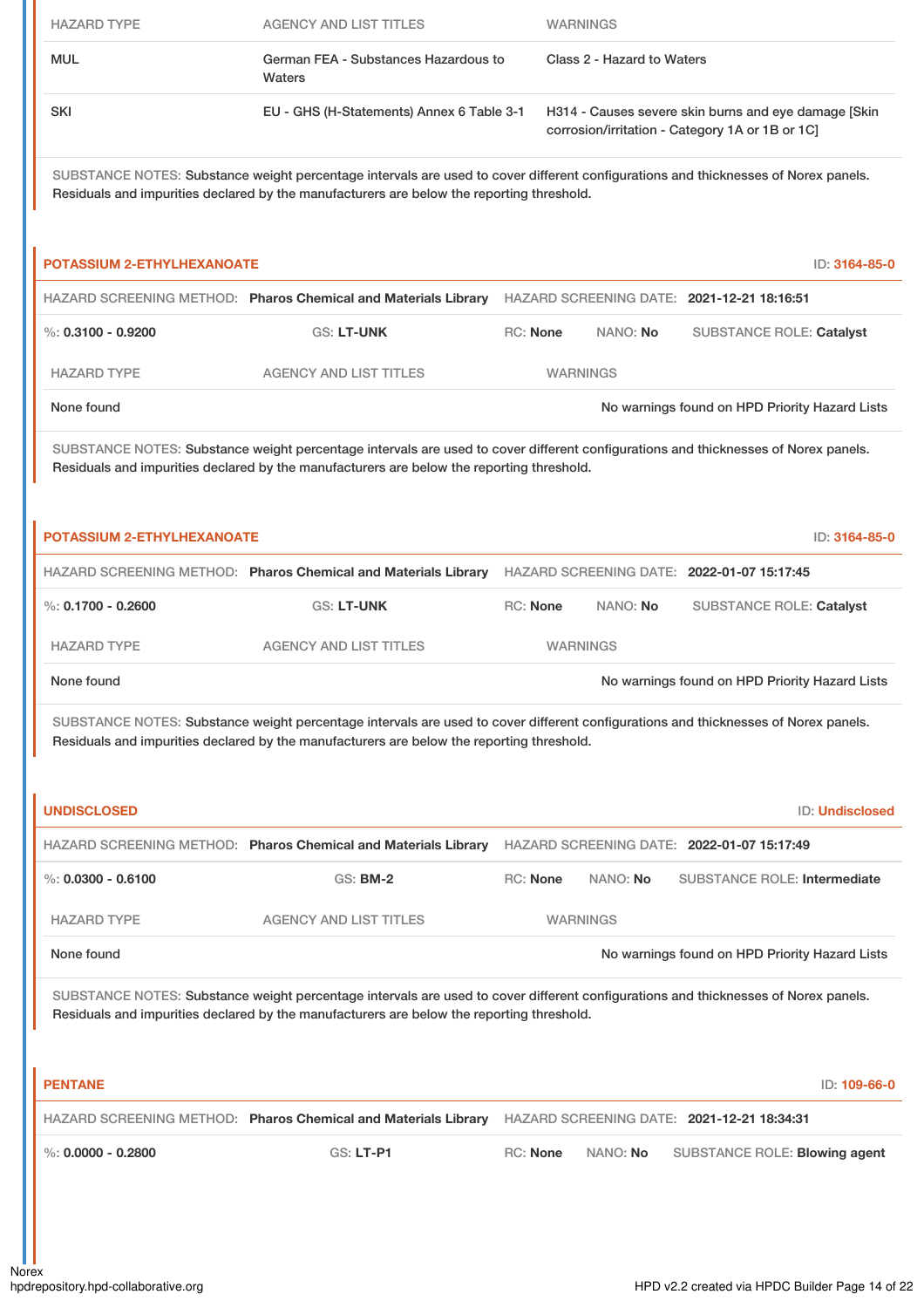| <b>HAZARD TYPE</b> | AGENCY AND LIST TITLES                         | WARNINGS                                                                                                                   |
|--------------------|------------------------------------------------|----------------------------------------------------------------------------------------------------------------------------|
| <b>MUL</b>         | German FEA - Substances Hazardous to<br>Waters | Class 2 - Hazard to Waters                                                                                                 |
| <b>PHY</b>         | EU - GHS (H-Statements) Annex 6 Table 3-1      | H225 - Highly flammable liquid and vapour [Flammable<br>liquids - Category 2]                                              |
| <b>MAM</b>         | EU - GHS (H-Statements) Annex 6 Table 3-1      | H304 - May be fatal if swallowed and enters airways<br>[Aspiration hazard - Category 1]                                    |
| AQU                | EU - GHS (H-Statements) Annex 6 Table 3-1      | H411 - Toxic to aquatic life with long lasting effects<br>[Hazardous to the aquatic environment (chronic) -<br>Category 21 |

SUBSTANCE NOTES: Substance weight percentage intervals are used to cover different configurations and thicknesses of Norex panels. Residuals and impurities declared by the manufacturers are below the reporting threshold.

| <b>ADHESIVE</b>                                                                                                                                                                                                                 | $\%: 0.0000 - 0.7000$                                                                                                                  |                 |                 |                                                |           |
|---------------------------------------------------------------------------------------------------------------------------------------------------------------------------------------------------------------------------------|----------------------------------------------------------------------------------------------------------------------------------------|-----------------|-----------------|------------------------------------------------|-----------|
| PRODUCT THRESHOLD: 1000 ppm                                                                                                                                                                                                     | <b>RESIDUALS AND IMPURITIES CONSIDERED: Yes</b>                                                                                        |                 |                 | <b>MATERIAL TYPE: Polymeric Material</b>       |           |
|                                                                                                                                                                                                                                 | RESIDUALS AND IMPURITIES NOTES: Residuals and impurities declared by the manufacturers are below the reporting threshold.              |                 |                 |                                                |           |
|                                                                                                                                                                                                                                 | OTHER MATERIAL NOTES: Material weight percentage intervals are used to cover different configurations and thicknesses of Norex panels. |                 |                 |                                                |           |
| <b>ISOCYANIC ACID, POLYMETHYLENEPOLYPHENYLENE ESTER,</b><br>ID: 53862-89-8<br>POLYMER WITH ALPHA-HYDRO-OMEGA-<br>HYDROXYPOLY(OXY(METHYL-1,2-ETHANEDIYL))                                                                        |                                                                                                                                        |                 |                 |                                                |           |
|                                                                                                                                                                                                                                 | HAZARD SCREENING METHOD: Pharos Chemical and Materials Library                                                                         |                 |                 | HAZARD SCREENING DATE: 2022-01-07 15:17:28     |           |
| $\%$ : 60.0000 - 70.0000                                                                                                                                                                                                        | <b>GS: LT-P1</b>                                                                                                                       | <b>RC: None</b> | NANO: No        | <b>SUBSTANCE ROLE: Adhesive</b>                |           |
| <b>HAZARD TYPE</b>                                                                                                                                                                                                              | <b>AGENCY AND LIST TITLES</b>                                                                                                          |                 | <b>WARNINGS</b> |                                                |           |
| None found                                                                                                                                                                                                                      |                                                                                                                                        |                 |                 | No warnings found on HPD Priority Hazard Lists |           |
| SUBSTANCE NOTES: Substance weight percentage intervals are used to cover different configurations and thicknesses of Norex panels.<br>Residuals and impurities declared by the manufacturers are below the reporting threshold. |                                                                                                                                        |                 |                 |                                                |           |
| <b>AL INTERNATIONAL PROGRAMMENT INTO A CONTRACT OF THE</b>                                                                                                                                                                      |                                                                                                                                        |                 |                 |                                                | 15.383888 |

| <b>4.4'-DIPHENYLMETHANE DIISOCYANATE</b> |                                                                |          |                 |                                            | ID: 101-68-8 |
|------------------------------------------|----------------------------------------------------------------|----------|-----------------|--------------------------------------------|--------------|
|                                          | HAZARD SCREENING METHOD: Pharos Chemical and Materials Library |          |                 | HAZARD SCREENING DATE: 2022-01-07 15:17:29 |              |
| %: 20,0000 - 30,0000                     | <b>GS: LT-UNK</b>                                              | RC: None | NANO: <b>No</b> | SUBSTANCE ROLE: Intermediate               |              |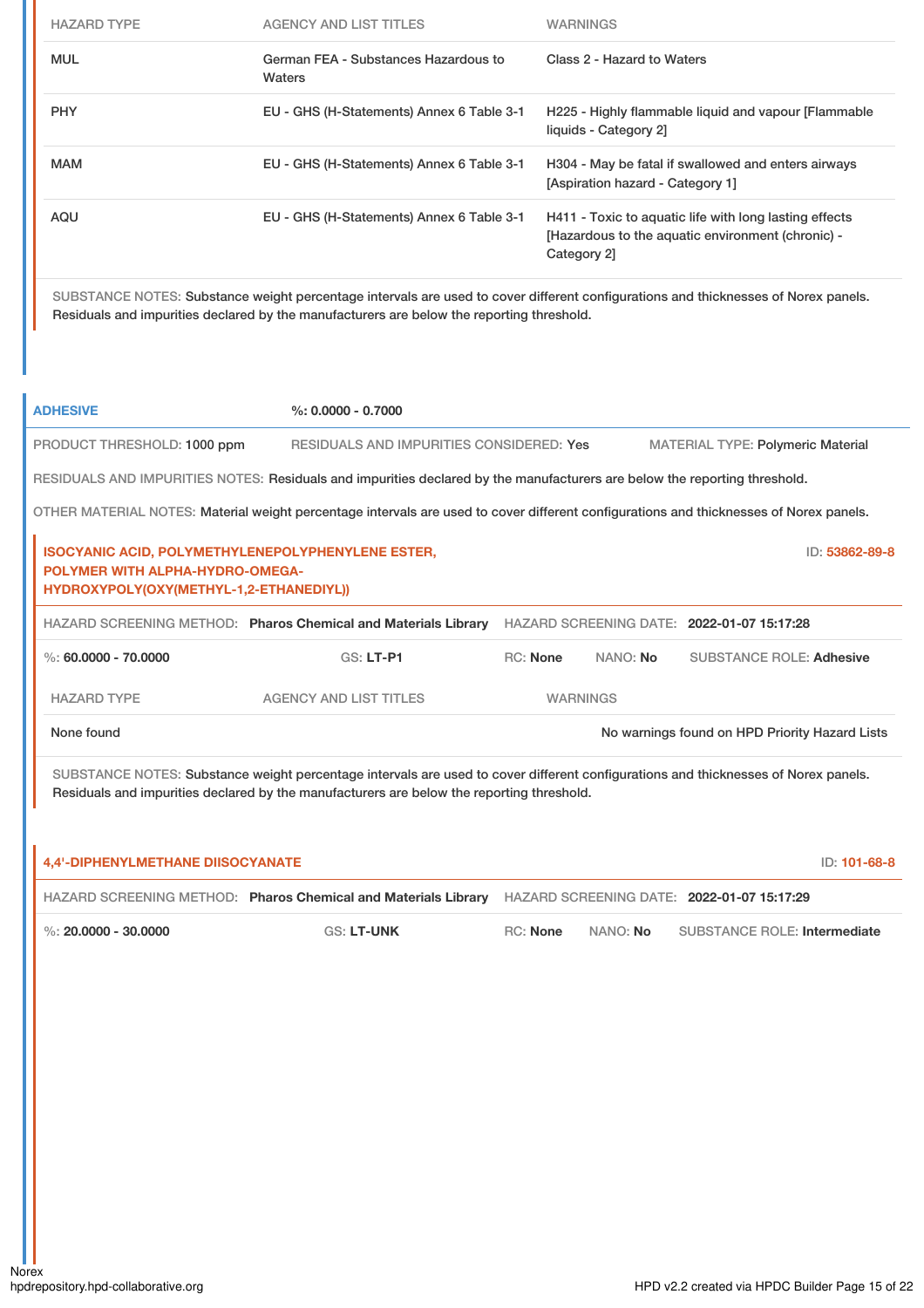| <b>HAZARD TYPE</b> | <b>AGENCY AND LIST TITLES</b>             | <b>WARNINGS</b>                                                                                                                 |
|--------------------|-------------------------------------------|---------------------------------------------------------------------------------------------------------------------------------|
| <b>MUL</b>         | US EPA - PPT Chemical Action Plans        | EPA Chemical of Concern - Action Plan published                                                                                 |
| <b>RES</b>         | <b>AOEC - Asthmagens</b>                  | Asthmagen (G) - generally accepted                                                                                              |
| CAN                | <b>MAK</b>                                | Carcinogen Group 4 - Non-genotoxic carcinogen with<br>low risk under MAK/BAT levels                                             |
| <b>RES</b>         | <b>MAK</b>                                | Sensitizing Substance Sah - Danger of airway & skin<br>sensitization                                                            |
| <b>RES</b>         | <b>US EPA - PPT Chemical Action Plans</b> | Inhalation sensitizer causing asthma and lung damage                                                                            |
| <b>SKI</b>         | EU - GHS (H-Statements) Annex 6 Table 3-1 | H315 - Causes skin irritation [Skin corrosion/irritation -<br>Category 2]                                                       |
| <b>SKI</b>         | EU - GHS (H-Statements) Annex 6 Table 3-1 | H317 - May cause an allergic skin reaction [Skin]<br>sensitization - Category 1]                                                |
| <b>EYE</b>         | EU - GHS (H-Statements) Annex 6 Table 3-1 | H319 - Causes serious eye irritation [Serious eye<br>damage/eye irritation - Category 2A]                                       |
| <b>RES</b>         | EU - GHS (H-Statements) Annex 6 Table 3-1 | H334 - May cause allergy or asthma symptoms or<br>breathing difficulties if inhaled [Respiratory sensitization<br>- Category 1] |
| <b>CAN</b>         | EU - GHS (H-Statements) Annex 6 Table 3-1 | H351 - Suspected of causing cancer [Carcinogenicity -<br>Category 2]                                                            |

SUBSTANCE NOTES: Substance weight percentage intervals are used to cover different configurations and thicknesses of Norex panels. Residuals and impurities declared by the manufacturers are below the reporting threshold.

| 2,4'-DIPHENYLMETHANE DIISOCYANATE |                                                                |          |                             |                                                                                           | ID: 5873-54-1                                                |  |
|-----------------------------------|----------------------------------------------------------------|----------|-----------------------------|-------------------------------------------------------------------------------------------|--------------------------------------------------------------|--|
|                                   | HAZARD SCREENING METHOD: Pharos Chemical and Materials Library |          |                             | HAZARD SCREENING DATE: 2022-01-07 15:17:34                                                |                                                              |  |
| %: 10.0000 - 20.0000              | <b>GS: LT-UNK</b>                                              | RC: None | NANO: No                    |                                                                                           | <b>SUBSTANCE ROLE: Intermediate</b>                          |  |
| <b>HAZARD TYPE</b>                | <b>AGENCY AND LIST TITLES</b>                                  |          | <b>WARNINGS</b>             |                                                                                           |                                                              |  |
| <b>MUL</b>                        | US EPA - PPT Chemical Action Plans                             |          |                             | EPA Chemical of Concern - Action Plan published                                           |                                                              |  |
| <b>RES</b>                        | US EPA - PPT Chemical Action Plans                             |          |                             |                                                                                           | Inhalation sensitizer causing asthma and lung damage         |  |
| <b>SKI</b>                        | EU - GHS (H-Statements) Annex 6 Table 3-1                      |          | Category 2]                 |                                                                                           | H315 - Causes skin irritation [Skin corrosion/irritation -   |  |
| <b>SKI</b>                        | EU - GHS (H-Statements) Annex 6 Table 3-1                      |          | sensitization - Category 1] | H317 - May cause an allergic skin reaction [Skin]                                         |                                                              |  |
| <b>EYE</b>                        | EU - GHS (H-Statements) Annex 6 Table 3-1                      |          |                             | H319 - Causes serious eye irritation [Serious eye<br>damage/eye irritation - Category 2A] |                                                              |  |
| <b>RES</b>                        | EU - GHS (H-Statements) Annex 6 Table 3-1                      |          | - Category 11               | H334 - May cause allergy or asthma symptoms or                                            | breathing difficulties if inhaled [Respiratory sensitization |  |
| CAN                               | EU - GHS (H-Statements) Annex 6 Table 3-1                      |          | Category 2]                 |                                                                                           | H351 - Suspected of causing cancer [Carcinogenicity -        |  |

SUBSTANCE NOTES: Substance weight percentage intervals are used to cover different configurations and thicknesses of Norex panels. Residuals and impurities declared by the manufacturers are below the reporting threshold.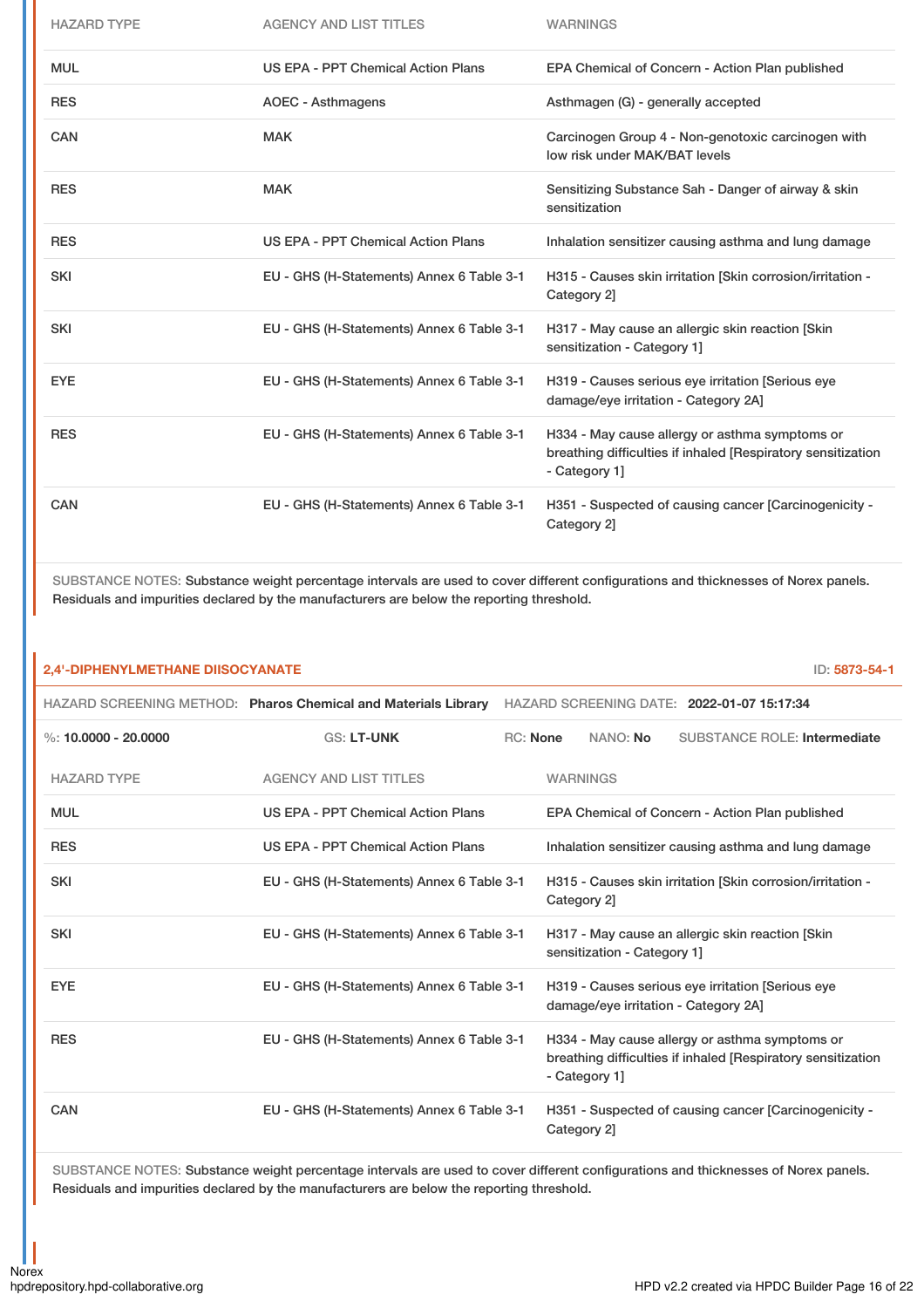|                                                                                                                                                                                                                                 | HAZARD SCREENING METHOD: Pharos Chemical and Materials Library | HAZARD SCREENING DATE: 2022-01-07 15:17:34                                          |  |  |  |
|---------------------------------------------------------------------------------------------------------------------------------------------------------------------------------------------------------------------------------|----------------------------------------------------------------|-------------------------------------------------------------------------------------|--|--|--|
| %: 10,0000 - 20,0000                                                                                                                                                                                                            | <b>GS: LT-UNK</b>                                              | NANO: No<br><b>RC:</b> None<br><b>SUBSTANCE ROLE: Polymer species</b>               |  |  |  |
| <b>HAZARD TYPE</b>                                                                                                                                                                                                              | <b>AGENCY AND LIST TITLES</b>                                  | <b>WARNINGS</b>                                                                     |  |  |  |
| <b>MUL</b>                                                                                                                                                                                                                      | US EPA - PPT Chemical Action Plans                             | EPA Chemical of Concern - Action Plan published                                     |  |  |  |
| <b>RES</b>                                                                                                                                                                                                                      | <b>AOEC - Asthmagens</b>                                       | Asthmagen (G) - generally accepted                                                  |  |  |  |
| <b>CAN</b>                                                                                                                                                                                                                      | <b>MAK</b>                                                     | Carcinogen Group 4 - Non-genotoxic carcinogen with<br>low risk under MAK/BAT levels |  |  |  |
| <b>RES</b>                                                                                                                                                                                                                      | <b>MAK</b>                                                     | Sensitizing Substance Sah - Danger of airway & skin<br>sensitization                |  |  |  |
| <b>RES</b>                                                                                                                                                                                                                      | US EPA - PPT Chemical Action Plans                             | Inhalation sensitizer causing asthma and lung damage                                |  |  |  |
| SUBSTANCE NOTES: Substance weight percentage intervals are used to cover different configurations and thicknesses of Norex panels.<br>Residuals and impurities declared by the manufacturers are below the reporting threshold. |                                                                |                                                                                     |  |  |  |

| <b>SEALANT</b>              | $\%$ : 0.0000 - 1.6100                   |                                          |
|-----------------------------|------------------------------------------|------------------------------------------|
| PRODUCT THRESHOLD: 1000 ppm | RESIDUALS AND IMPURITIES CONSIDERED: Yes | <b>MATERIAL TYPE: Polymeric Material</b> |

RESIDUALS AND IMPURITIES NOTES: Residuals and impurities declared by the manufacturers are below the reporting threshold.

OTHER MATERIAL NOTES: Material weight percentage intervals are used to cover different configurations and thicknesses of Norex panels. Confidential information regarding sealant substances have been retained, hense, substances are undisclosed.

| <b>UNDISCLOSED</b>   |                                                                |                 |          | <b>ID: Undisclosed</b>                         |
|----------------------|----------------------------------------------------------------|-----------------|----------|------------------------------------------------|
|                      | HAZARD SCREENING METHOD: Pharos Chemical and Materials Library |                 |          | HAZARD SCREENING DATE: 2022-01-07 15:17:28     |
| %: 40,0000 - 50,0000 | GS: BM-3dg                                                     | <b>RC:</b> None | NANO: No | <b>SUBSTANCE ROLE: Desiccant</b>               |
| <b>HAZARD TYPE</b>   | <b>AGENCY AND LIST TITLES</b>                                  | <b>WARNINGS</b> |          |                                                |
| None found           |                                                                |                 |          | No warnings found on HPD Priority Hazard Lists |

SUBSTANCE NOTES: Substance weight percentage intervals are used to cover different configurations and thicknesses of Norex panels. Residuals and impurities declared by the manufacturers are below the reporting threshold. This substance is undisclosed as it is proprietary.

| <b>UNDISCLOSED</b>                                                                                                                                                                                                                                                                  |                                                                |                 |          | <b>ID: Undisclosed</b>                         |  |
|-------------------------------------------------------------------------------------------------------------------------------------------------------------------------------------------------------------------------------------------------------------------------------------|----------------------------------------------------------------|-----------------|----------|------------------------------------------------|--|
|                                                                                                                                                                                                                                                                                     | HAZARD SCREENING METHOD: Pharos Chemical and Materials Library |                 |          | HAZARD SCREENING DATE: 2022-01-07 15:17:30     |  |
| %: 20,0000 - 30,0000                                                                                                                                                                                                                                                                | <b>GS: LT-UNK</b>                                              | RC: None        | NANO: No | SUBSTANCE ROLE: Reagent                        |  |
| <b>HAZARD TYPE</b>                                                                                                                                                                                                                                                                  | <b>AGENCY AND LIST TITLES</b>                                  | <b>WARNINGS</b> |          |                                                |  |
| None found                                                                                                                                                                                                                                                                          |                                                                |                 |          | No warnings found on HPD Priority Hazard Lists |  |
| SUBSTANCE NOTES: Substance weight percentage intervals are used to cover different configurations and thicknesses of Norex panels.<br>Residuals and impurities declared by the manufacturers are below the reporting threshold. This substance is undisclosed as it is proprietary. |                                                                |                 |          |                                                |  |
| <b>C13-14 ISOPARAFFIN</b>                                                                                                                                                                                                                                                           |                                                                |                 |          | ID: 64742-47-8                                 |  |

HAZARD SCREENING METHOD: **Pharos Chemical and Materials Library** HAZARD SCREENING DATE: **2022-01-07 15:17:33**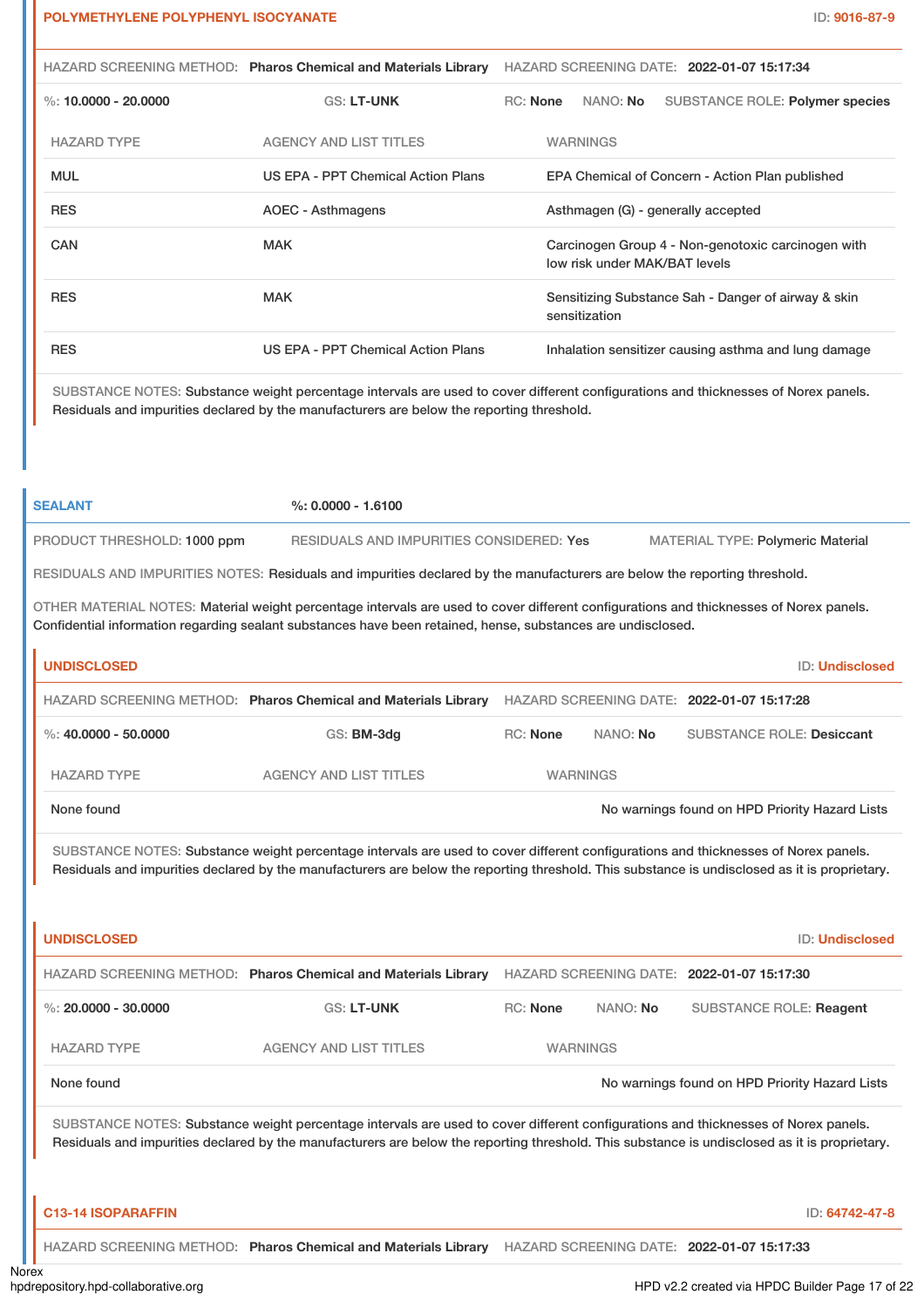| %: $10.0000 - 20.0000$                                                                                                                                                                                                                                                             | <b>GS: BM-2</b>                                                                                                                                                                                                                                                                     | RC: None                         |  | NANO: No                              | <b>SUBSTANCE ROLE: Solvent</b>                         |
|------------------------------------------------------------------------------------------------------------------------------------------------------------------------------------------------------------------------------------------------------------------------------------|-------------------------------------------------------------------------------------------------------------------------------------------------------------------------------------------------------------------------------------------------------------------------------------|----------------------------------|--|---------------------------------------|--------------------------------------------------------|
| <b>HAZARD TYPE</b>                                                                                                                                                                                                                                                                 | <b>AGENCY AND LIST TITLES</b>                                                                                                                                                                                                                                                       |                                  |  | <b>WARNINGS</b>                       |                                                        |
| <b>CAN</b>                                                                                                                                                                                                                                                                         | <b>MAK</b>                                                                                                                                                                                                                                                                          |                                  |  | but not sufficient for classification | Carcinogen Group 3B - Evidence of carcinogenic effects |
| <b>MAM</b>                                                                                                                                                                                                                                                                         | EU - GHS (H-Statements) Annex 6 Table 3-1                                                                                                                                                                                                                                           | [Aspiration hazard - Category 1] |  |                                       | H304 - May be fatal if swallowed and enters airways    |
|                                                                                                                                                                                                                                                                                    | SUBSTANCE NOTES: Substance weight percentage intervals are used to cover different configurations and thicknesses of Norex panels.<br>Residuals and impurities declared by the manufacturers are below the reporting threshold.                                                     |                                  |  |                                       |                                                        |
| <b>UNDISCLOSED</b>                                                                                                                                                                                                                                                                 |                                                                                                                                                                                                                                                                                     |                                  |  |                                       | <b>ID: Undisclosed</b>                                 |
|                                                                                                                                                                                                                                                                                    | HAZARD SCREENING METHOD: Pharos Chemical and Materials Library                                                                                                                                                                                                                      |                                  |  |                                       | HAZARD SCREENING DATE: 2022-01-07 15:17:55             |
| %: $0.0000 - 5.0000$                                                                                                                                                                                                                                                               | GS: LT-P1                                                                                                                                                                                                                                                                           | <b>RC: None</b>                  |  | NANO: No                              | <b>SUBSTANCE ROLE: Desiccant</b>                       |
| <b>HAZARD TYPE</b>                                                                                                                                                                                                                                                                 | <b>AGENCY AND LIST TITLES</b>                                                                                                                                                                                                                                                       |                                  |  | <b>WARNINGS</b>                       |                                                        |
| None found                                                                                                                                                                                                                                                                         |                                                                                                                                                                                                                                                                                     |                                  |  |                                       | No warnings found on HPD Priority Hazard Lists         |
| SUBSTANCE NOTES: Substance weight percentage intervals are used to cover different configurations and thicknesses of Norex panels.<br>Residuals and impurities declared by the manufacturers are below the reporting threshold. This substance is undisclosed as it is proprietary |                                                                                                                                                                                                                                                                                     |                                  |  |                                       |                                                        |
| <b>UNDISCLOSED</b>                                                                                                                                                                                                                                                                 |                                                                                                                                                                                                                                                                                     |                                  |  |                                       | <b>ID: Undisclosed</b>                                 |
|                                                                                                                                                                                                                                                                                    | HAZARD SCREENING METHOD: Pharos Chemical and Materials Library HAZARD SCREENING DATE: 2021-12-21 18:34:36                                                                                                                                                                           |                                  |  |                                       |                                                        |
| $\%: 0.0000 - 5.0000$                                                                                                                                                                                                                                                              | <b>GS: NoGS</b>                                                                                                                                                                                                                                                                     | RC: None                         |  | NANO: No                              | <b>SUBSTANCE ROLE: Water resistance</b>                |
| <b>HAZARD TYPE</b>                                                                                                                                                                                                                                                                 | <b>AGENCY AND LIST TITLES</b>                                                                                                                                                                                                                                                       |                                  |  | <b>WARNINGS</b>                       |                                                        |
| None found                                                                                                                                                                                                                                                                         |                                                                                                                                                                                                                                                                                     |                                  |  |                                       | No warnings found on HPD Priority Hazard Lists         |
|                                                                                                                                                                                                                                                                                    | SUBSTANCE NOTES: Substance weight percentage intervals are used to cover different configurations and thicknesses of Norex panels.<br>Residuals and impurities declared by the manufacturers are below the reporting threshold. This substance is undisclosed as it is proprietary. |                                  |  |                                       |                                                        |
| <b>UNDISCLOSED</b>                                                                                                                                                                                                                                                                 |                                                                                                                                                                                                                                                                                     |                                  |  |                                       | <b>ID: Undisclosed</b>                                 |
|                                                                                                                                                                                                                                                                                    | HAZARD SCREENING METHOD: Pharos Chemical and Materials Library                                                                                                                                                                                                                      |                                  |  |                                       | HAZARD SCREENING DATE: 2022-01-07 15:17:59             |
| %: $0.0000 - 5.0000$                                                                                                                                                                                                                                                               | GS: LT-UNK                                                                                                                                                                                                                                                                          | <b>RC: None</b>                  |  | NANO: No                              | SUBSTANCE ROLE: Polymer species                        |
| <b>HAZARD TYPE</b>                                                                                                                                                                                                                                                                 | <b>AGENCY AND LIST TITLES</b>                                                                                                                                                                                                                                                       |                                  |  | <b>WARNINGS</b>                       |                                                        |
| None found                                                                                                                                                                                                                                                                         |                                                                                                                                                                                                                                                                                     |                                  |  |                                       | No warnings found on HPD Priority Hazard Lists         |
|                                                                                                                                                                                                                                                                                    | SUBSTANCE NOTES: Substance weight percentage intervals are used to cover different configurations and thicknesses of Norex panels.<br>Residuals and impurities declared by the manufacturers are below the reporting threshold. This substance is undisclosed as it is proprietary. |                                  |  |                                       |                                                        |
| <b>UNDISCLOSED</b>                                                                                                                                                                                                                                                                 |                                                                                                                                                                                                                                                                                     |                                  |  |                                       | <b>ID: Undisclosed</b>                                 |
|                                                                                                                                                                                                                                                                                    | HAZARD SCREENING METHOD: Pharos Chemical and Materials Library                                                                                                                                                                                                                      |                                  |  |                                       | HAZARD SCREENING DATE: 2022-01-07 15:18:00             |
| $\%: 0.0000 - 5.0000$                                                                                                                                                                                                                                                              | <b>GS: LT-UNK</b>                                                                                                                                                                                                                                                                   | <b>RC: None</b>                  |  | NANO: No                              | <b>SUBSTANCE ROLE: Monomer</b>                         |
|                                                                                                                                                                                                                                                                                    |                                                                                                                                                                                                                                                                                     |                                  |  |                                       |                                                        |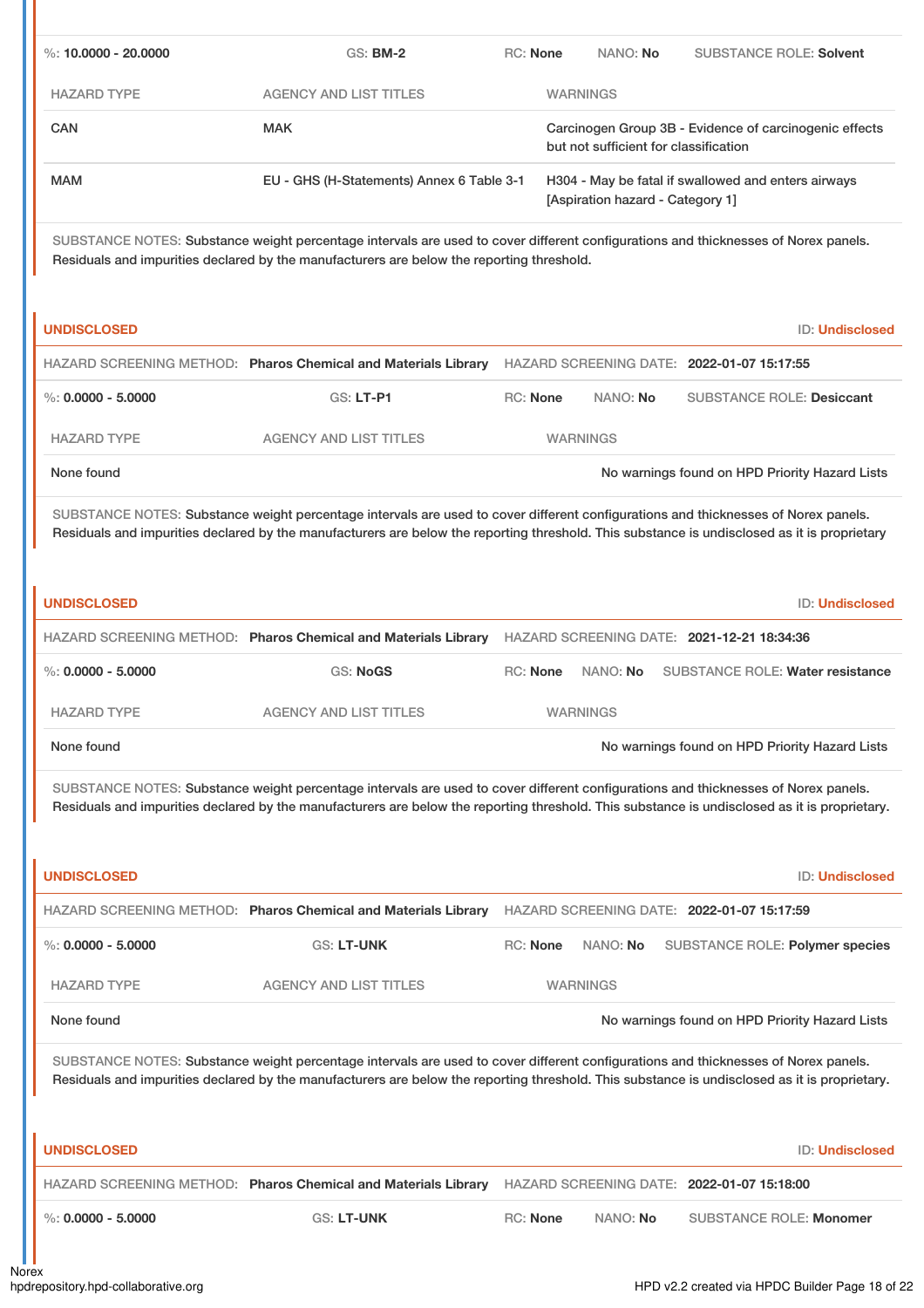None found Now arrings found on HPD Priority Hazard Lists

SUBSTANCE NOTES: Substance weight percentage intervals are used to cover different configurations and thicknesses of Norex panels. Residuals and impurities declared by the manufacturers are below the reporting threshold. This substance is undisclosed as it is proprietary.

### **UNDISCLOSED** ID: **Undisclosed**

|                                                                                                                                                                                                                                                                                     | HAZARD SCREENING METHOD: Pharos Chemical and Materials Library | HAZARD SCREENING DATE: 2022-01-07 15:18:02                                                              |                                      |                               |                                                          |  |
|-------------------------------------------------------------------------------------------------------------------------------------------------------------------------------------------------------------------------------------------------------------------------------------|----------------------------------------------------------------|---------------------------------------------------------------------------------------------------------|--------------------------------------|-------------------------------|----------------------------------------------------------|--|
| %: $0.0000 - 5.0000$                                                                                                                                                                                                                                                                | $GS: LT-1$                                                     | <b>RC: None</b>                                                                                         |                                      | NANO: No                      | <b>SUBSTANCE ROLE: Reagent</b>                           |  |
| <b>HAZARD TYPE</b>                                                                                                                                                                                                                                                                  | <b>AGENCY AND LIST TITLES</b>                                  |                                                                                                         | <b>WARNINGS</b>                      |                               |                                                          |  |
| CAN                                                                                                                                                                                                                                                                                 | <b>US CDC - Occupational Carcinogens</b>                       |                                                                                                         |                                      | Occupational Carcinogen       |                                                          |  |
| <b>CAN</b>                                                                                                                                                                                                                                                                          | CA EPA - Prop 65                                               |                                                                                                         |                                      |                               | Carcinogen - specific to chemical form or exposure route |  |
| <b>CAN</b>                                                                                                                                                                                                                                                                          | <b>IARC</b>                                                    | Group 2B - Possibly carcinogenic to humans - inhaled<br>from occupational sources                       |                                      |                               |                                                          |  |
| <b>CAN</b>                                                                                                                                                                                                                                                                          | <b>MAK</b>                                                     | Carcinogen Group 3A - Evidence of carcinogenic effects<br>but not sufficient to establish MAK/BAT value |                                      |                               |                                                          |  |
| <b>END</b>                                                                                                                                                                                                                                                                          | <b>TEDX - Potential Endocrine Disruptors</b>                   |                                                                                                         | <b>Potential Endocrine Disruptor</b> |                               |                                                          |  |
| <b>CAN</b>                                                                                                                                                                                                                                                                          | <b>MAK</b>                                                     |                                                                                                         |                                      | low risk under MAK/BAT levels | Carcinogen Group 4 - Non-genotoxic carcinogen with       |  |
| CAN                                                                                                                                                                                                                                                                                 | EU - GHS (H-Statements) Annex 6 Table 3-1                      |                                                                                                         | Category 2]                          |                               | H351 - Suspected of causing cancer [Carcinogenicity -    |  |
| SUBSTANCE NOTES: Substance weight percentage intervals are used to cover different configurations and thicknesses of Norex panels.<br>Residuals and impurities declared by the manufacturers are below the reporting threshold. This substance is undisclosed as it is proprietary. |                                                                |                                                                                                         |                                      |                               |                                                          |  |
| <b>UNDISCLOSED</b>                                                                                                                                                                                                                                                                  |                                                                |                                                                                                         |                                      |                               | <b>ID: Undisclosed</b>                                   |  |

|                      | HAZARD SCREENING METHOD: Pharos Chemical and Materials Library |                 |                 | HAZARD SCREENING DATE: 2022-01-07 15:18:03     |
|----------------------|----------------------------------------------------------------|-----------------|-----------------|------------------------------------------------|
| %: $0.0000 - 5.0000$ | <b>GS: LT-UNK</b>                                              | <b>RC:</b> None | NANO: <b>No</b> | SUBSTANCE ROLE: Intermediate                   |
| <b>HAZARD TYPE</b>   | <b>AGENCY AND LIST TITLES</b>                                  |                 | <b>WARNINGS</b> |                                                |
| None found           |                                                                |                 |                 | No warnings found on HPD Priority Hazard Lists |

SUBSTANCE NOTES: Substance weight percentage intervals are used to cover different configurations and thicknesses of Norex panels. Residuals and impurities declared by the manufacturers are below the reporting threshold. This substance is undisclosed as it is proprietary.

| <b>UNDISCLOSED</b>   |                                                                |                 |          | ID: Undisclosed                                |
|----------------------|----------------------------------------------------------------|-----------------|----------|------------------------------------------------|
|                      | HAZARD SCREENING METHOD: Pharos Chemical and Materials Library |                 |          | HAZARD SCREENING DATE: 2022-01-07 15:18:04     |
| %: $0.0000 - 5.0000$ | <b>GS: LT-UNK</b>                                              | RC: None        | NANO: No | <b>SUBSTANCE ROLE: Reagent</b>                 |
| <b>HAZARD TYPE</b>   | <b>AGENCY AND LIST TITLES</b>                                  | <b>WARNINGS</b> |          |                                                |
| None found           |                                                                |                 |          | No warnings found on HPD Priority Hazard Lists |

SUBSTANCE NOTES: Substance weight percentage intervals are used to cover different configurations and thicknesses of Norex panels. Residuals and impurities declared by the manufacturers are below the reporting threshold. This substance is undisclosed as it is proprietary.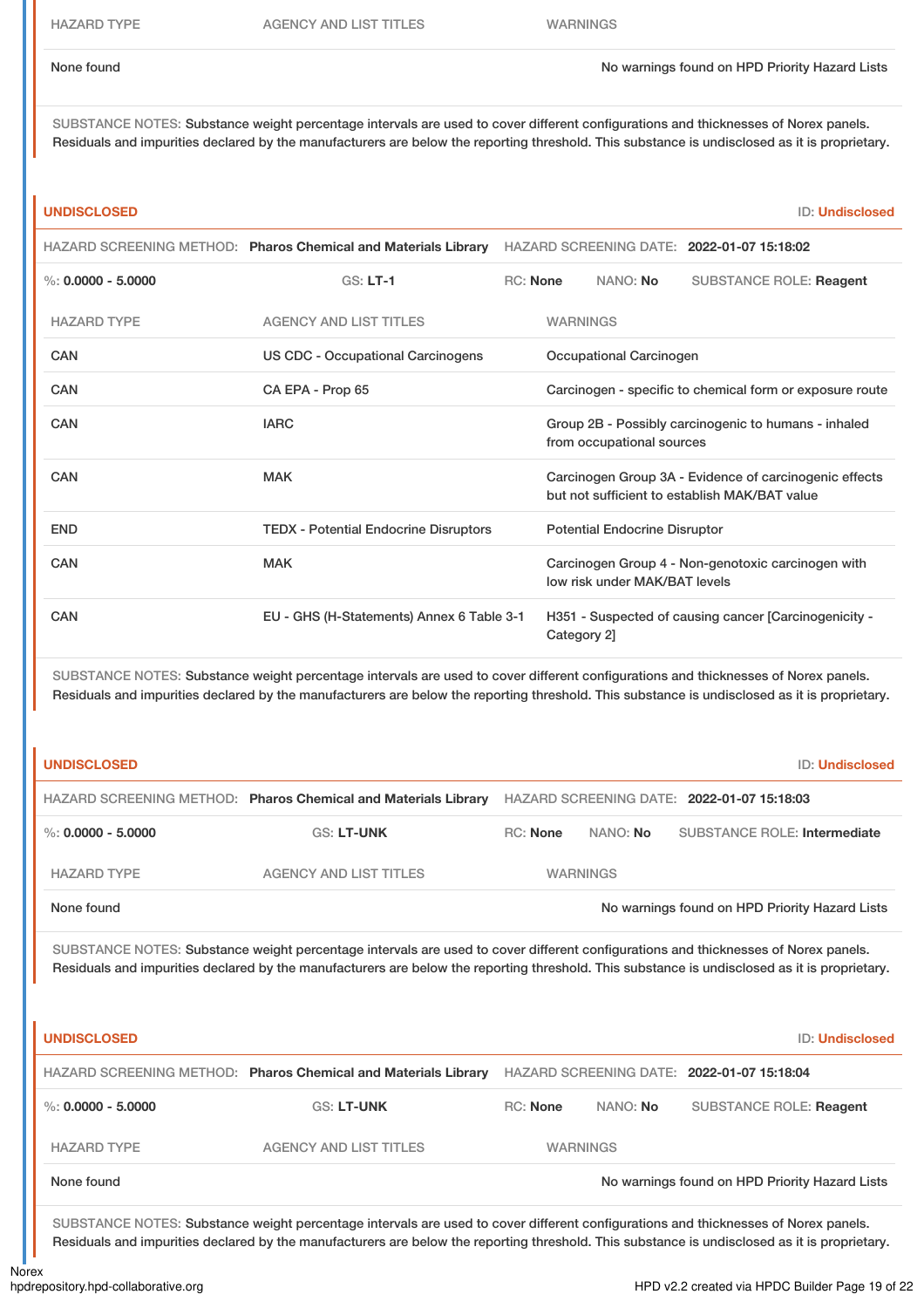| HAZARD SCREENING DATE: 2022-01-07 15:18:09                                                                                                                                                                                                                                          |  |  |  |
|-------------------------------------------------------------------------------------------------------------------------------------------------------------------------------------------------------------------------------------------------------------------------------------|--|--|--|
|                                                                                                                                                                                                                                                                                     |  |  |  |
| <b>SUBSTANCE ROLE: Reagent</b>                                                                                                                                                                                                                                                      |  |  |  |
|                                                                                                                                                                                                                                                                                     |  |  |  |
| No warnings found on HPD Priority Hazard Lists                                                                                                                                                                                                                                      |  |  |  |
| SUBSTANCE NOTES: Substance weight percentage intervals are used to cover different configurations and thicknesses of Norex panels.<br>Residuals and impurities declared by the manufacturers are below the reporting threshold. This substance is undisclosed as it is proprietary. |  |  |  |
| <b>ID: Undisclosed</b>                                                                                                                                                                                                                                                              |  |  |  |
| HAZARD SCREENING DATE: 2022-01-07 15:18:10                                                                                                                                                                                                                                          |  |  |  |
| <b>SUBSTANCE ROLE: Reagent</b>                                                                                                                                                                                                                                                      |  |  |  |
|                                                                                                                                                                                                                                                                                     |  |  |  |
| No warnings found on HPD Priority Hazard Lists                                                                                                                                                                                                                                      |  |  |  |
| SUBSTANCE NOTES: Substance weight percentage intervals are used to cover different configurations and thicknesses of Norex panels.<br>Residuals and impurities declared by the manufacturers are below the reporting threshold. This substance is undisclosed as it is proprietary. |  |  |  |
| <b>ID: Undisclosed</b>                                                                                                                                                                                                                                                              |  |  |  |
| HAZARD SCREENING DATE: 2022-01-07 15:18:10                                                                                                                                                                                                                                          |  |  |  |
| <b>SUBSTANCE ROLE: Reagent</b>                                                                                                                                                                                                                                                      |  |  |  |
|                                                                                                                                                                                                                                                                                     |  |  |  |
|                                                                                                                                                                                                                                                                                     |  |  |  |
|                                                                                                                                                                                                                                                                                     |  |  |  |
| H360 - May damage fertility or the unborn child [Toxic to                                                                                                                                                                                                                           |  |  |  |
| H315 - Causes skin irritation [Skin corrosion/irritation -                                                                                                                                                                                                                          |  |  |  |
|                                                                                                                                                                                                                                                                                     |  |  |  |

SUBSTANCE NOTES: Substance weight percentage intervals are used to cover different configurations and thicknesses of Norex panels. Residuals and impurities declared by the manufacturers are below the reporting threshold. This substance is undisclosed as it is proprietary.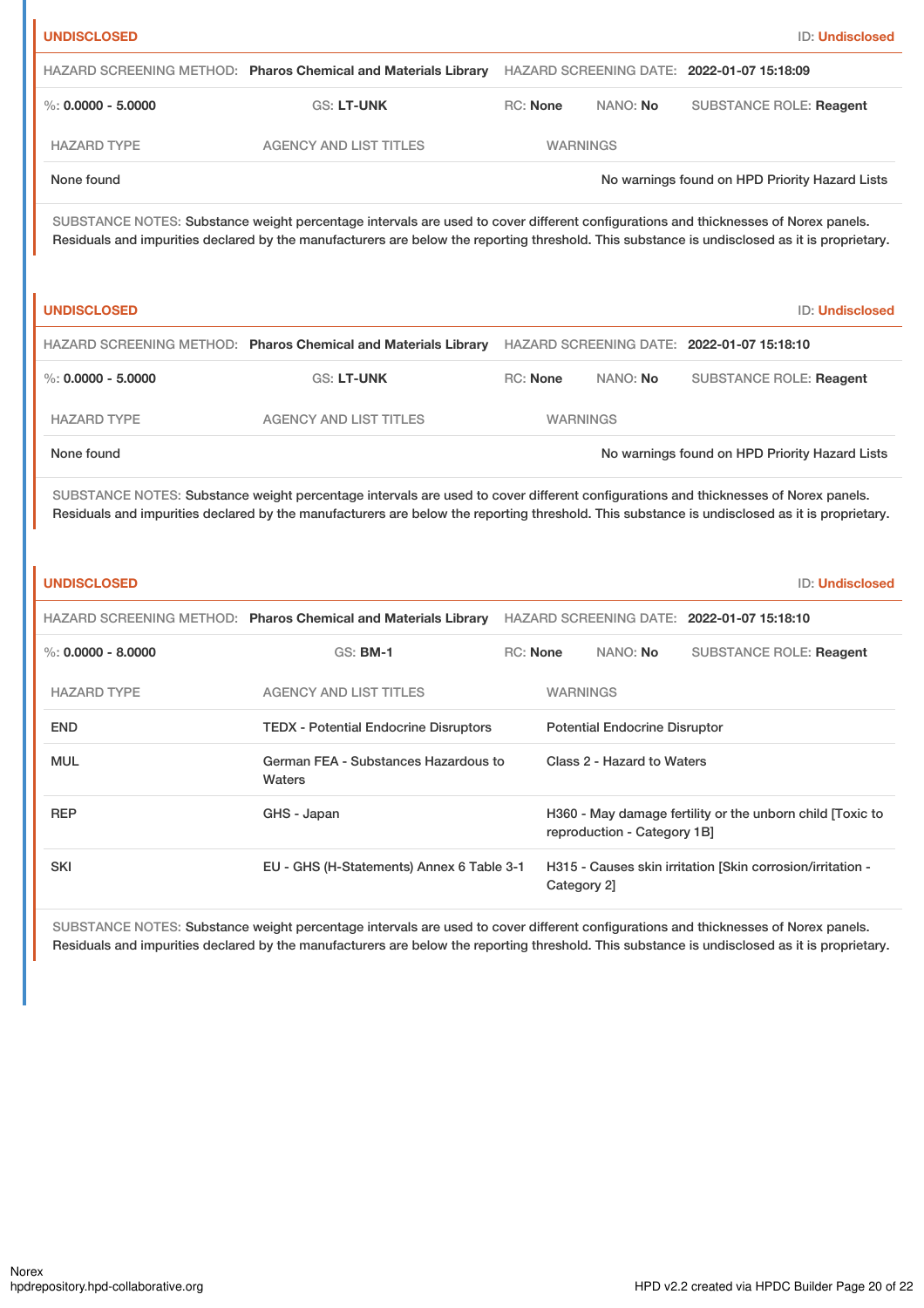This section lists applicable certification and standards compliance information for VOC emissions and VOC content. Other types of health or *environmental performance testing or certifications completed for the product may be provided.*

| <b>VOC EMISSIONS</b>                                             | <b>CDPH Standard Method - Not tested</b>                                        |                                 |  |
|------------------------------------------------------------------|---------------------------------------------------------------------------------|---------------------------------|--|
| CERTIFYING PARTY: Self-declared<br>APPLICABLE FACILITIES: Norbec | $\overline{\text{ISSUE}}$ DATE: 2021-07- $\overline{\text{EXPIRY}}$ DATE:<br>20 | <b>CERTIFIER OR LAB: Norbec</b> |  |
| CERTIFICATE URL:                                                 |                                                                                 |                                 |  |

CERTIFICATION AND COMPLIANCE NOTES:

# **Section 4: Accessories**

This section lists related products or materials that the manufacturer requires or recommends for installation (such as adhesives or fasteners), maintenance, cleaning, or operations. For information relating to the contents of these related products, refer to their applicable Health Product *Declarations, if available.*

No accessories are required for this product.

# **Section 5: General Notes**

Norex panels can be found in a variety of applications including industrial and commercial buildings, cold-storage and controlled environment buildings, sports centers, interior partitions and suspended ceilings with limited load-bearing capacity.